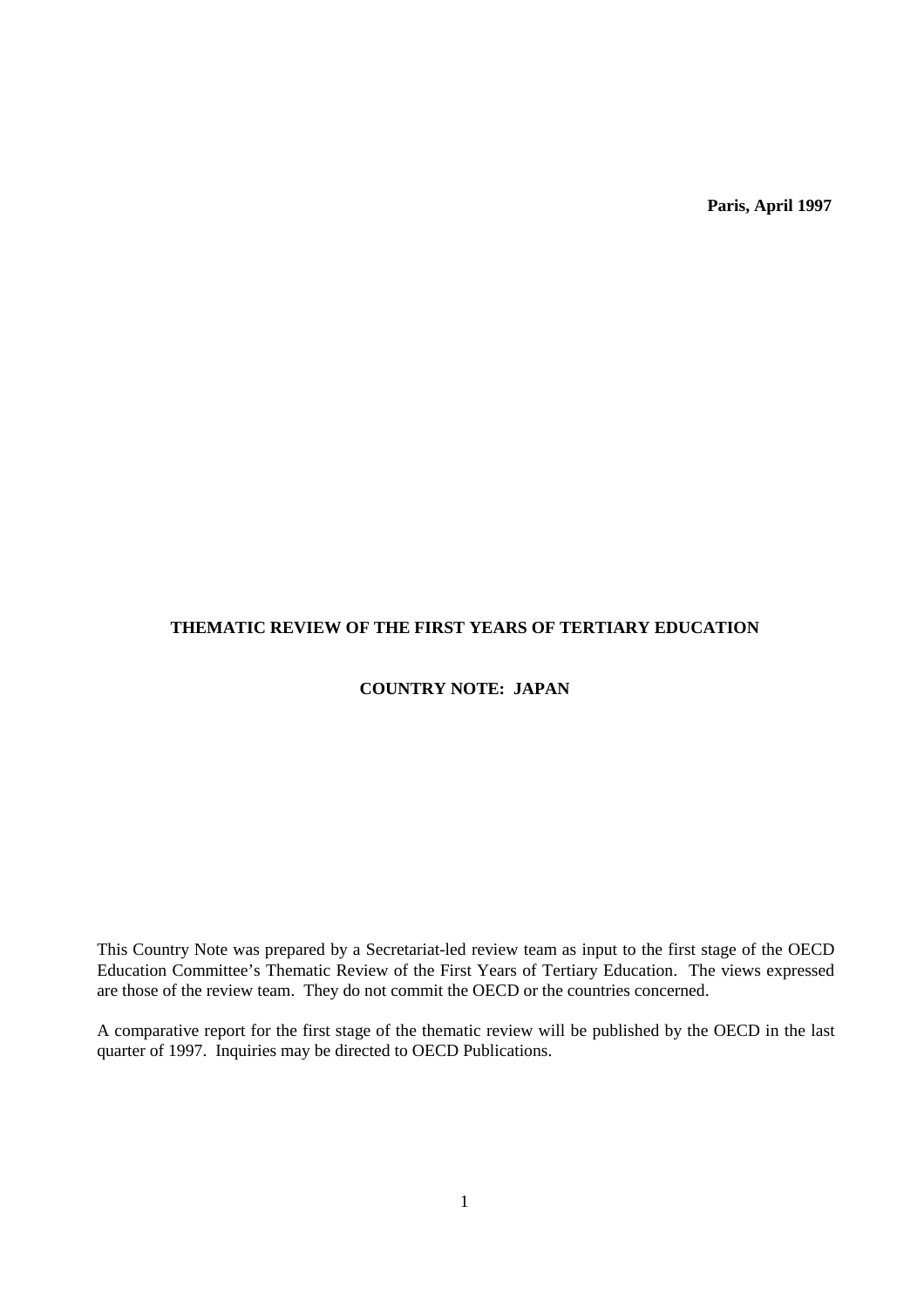#### **Introduction**

This document is one of ten individual country notes prepared in the course of the OECD thematic review of the first years of tertiary education. It serves two purposes: first, as a data source for the internationally comparative report of the overall review; second, as report to the Japanese Ministry of Education and Science (Monbusho), on the findings of a four-person team of reviewers which visited Japan late in 1995.

The Thematic review of the first years of tertiary education has been undertaken by the OECD Education Committee in the period 1995-1997. It will culminate in a Committee debate on the findings and subsequent publication of the comparative report. A series of country-based seminars and an international conference are part of the planned follow-through. In undertaking the review, the Education Committee aimed inter alia to:

- -- analyse the directions of policy associated with the expansion and diversification of tertiary education experienced across the OECD in recent years,
- -- develop new perspectives and concepts to inform and strengthen policy analysis,
- -- consider possible future policy directions in which member countries would have a common interest.

The terms "tertiary education" and "first years" require explanation. By "tertiary" we mean a stage or level beyond secondary and including both university and non-university types of institutions and programmes. The "first years" are those leading to an initial qualification recognised as of value on the labour market.

In preparation for the visit to Japan of the OECD review team, the Ministry of Education, Science and Culture (Monbusho) prepared a most useful background report with statistical tables and provided the team with other data sources. A programme of meetings and visits to institutions selected to represent the range of tertiary institutions, public and private was arranged. We are most grateful to Mr. Naoki Murata, Head of the Higher Education Division, and his colleagues in Monbusho both for the initial preparations and for their efforts to ensure a successful visit. Likewise, we appreciate the readiness of our interlocutors whether in government ministries, advisory and representative bodies, or institutions, to assist us to understand the situation as it existed and directions envisaged for the future. We have also had the benefit, since the time of the visit, of further information and comments on an earlier draft of this report.

It is evident that major changes have occurred and are underway in Japan in a very large and complex system of tertiary education. Inevitably on a review visit of relatively short duration only a very small sample of institutions could be visited and there would be many viewpoints in the community at large which the reviewers could not encounter. Nevertheless we hope that this report will prove of value to Monbusho and to those responsible for the continuing development of tertiary education in Japan.

#### **Context**

### *A Leading Motif in Japan*

Since World War II, and in reality since the Meiji era, one of several leading motifs for Japanese society and economy has been "catching up" with the West. Success is evident in cultural changes which have been analysed by many commentators, Japanese and foreign, and in quantitative growth in many aspects of life, notably the economic sphere. The reviewers scarcely need to add their testimony to these numerous achievements. In the field of education, growth has meant increasingly high levels of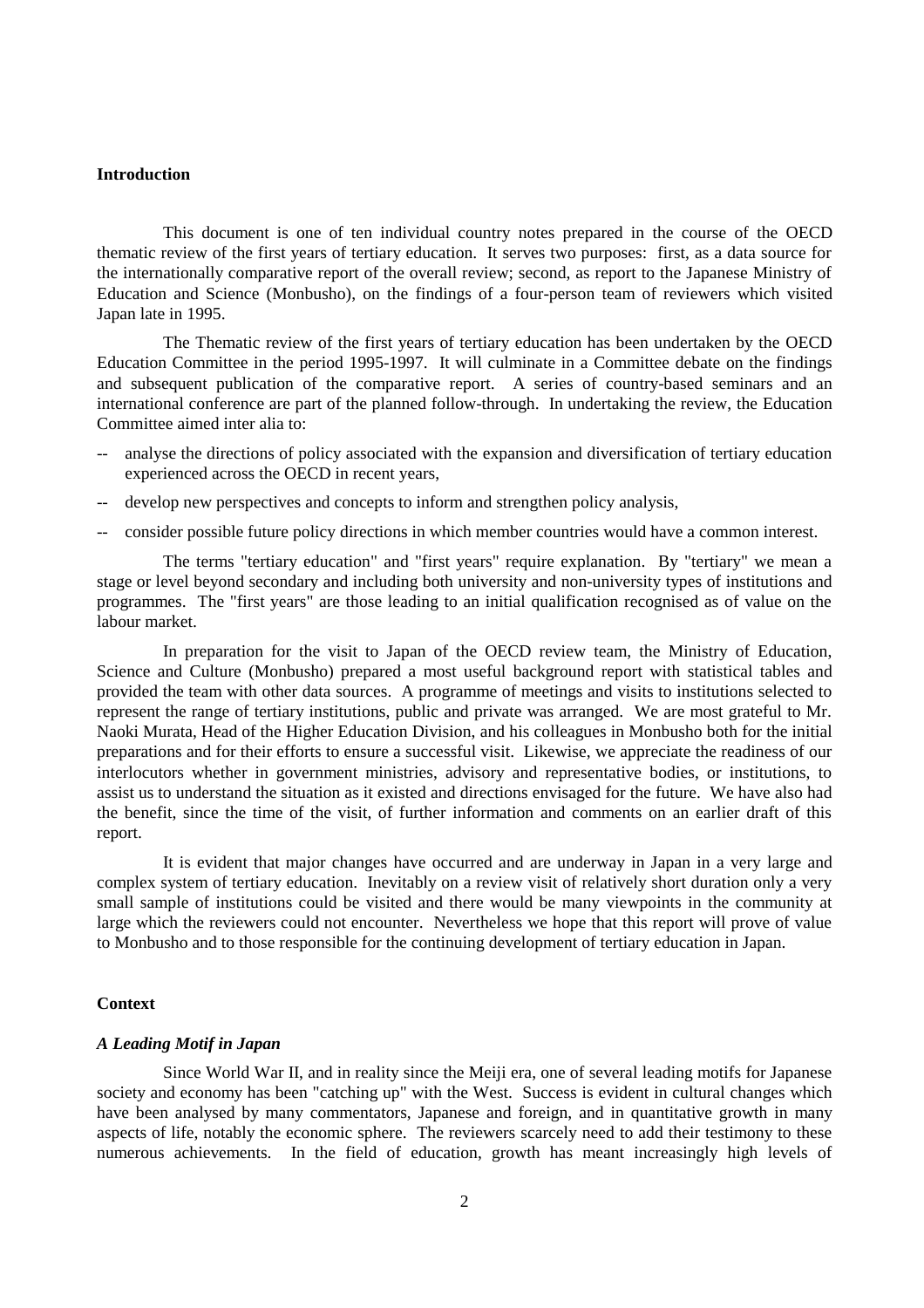participation and efficiency in upper secondary, and then tertiary, education. Thus Japan ranks among the leading nations in completion of full secondary education and entry to tertiary education.

|                |       | (tirst educational programmes) |                                  |
|----------------|-------|--------------------------------|----------------------------------|
|                | Total | General                        | Vocational and<br>Apprenticeship |
|                |       |                                |                                  |
| Australia      | m     | 67.6                           | m                                |
| Belgium *      | 96.7  | 33.9                           | 64.4                             |
| Denmark *      | 82.3  | 45.3                           | 37.0                             |
| Germany        | 88.5  | 22.6                           | 65.9                             |
| Japan          | 92.1  | 67.4                           | 24.7                             |
| New Zealand *  | 63.9  | 39.0                           | 24.8                             |
| Norway         | 102.0 | 41.7                           | 60.2                             |
| Sweden         | 74.6  | 25.6                           | 50.5                             |
| United Kingdom | m     | m                              | m                                |

United States **73.6** m m m

## **Table 1. Ratio of upper secondary graduates to population at typical age of graduation by type of programme, 1994**

## **(first educational programmes)**

*Note:* \* 1993 data.

*Source:* OECD, Education at a Glance, Paris, 1996: Table R11.1.

Growth has also meant in Japan as in other societies a number of structural or qualitative changes, planned or unexpected in society and culture: changes in the way of living, working, and, in recreational and leisure pursuits.

"Catching up" as a motif is no longer relevant; Japan leads in the world in many respects. Its achievements in the economic sphere are manifold: levels of production and productivity; range of products; innovation and uses of technology; high per capita income; a well educated work force; the expansion of international trade. All testify to a dynamic economy and society. In many branches of the arts and crafts, too, Japan is at the forefront, combining tradition and modernity in a unique way. In education, the consequences of "catch-up" may not all be positive. Some Japanese authorities informed us, that "catch up" has entailed "transplanted knowledge" and students have been given "questions with answers". The current emphasis in educational policy on independence of mind, creativity and problemsolving, discussed at some length in this report, is a response to this perceived problem.

#### *Economic Success*

Despite the slowdown in recent years and current difficulties, Japan's economic performance and strategy remain impressive and it is steadily assuming a major role in all aspects of international affairs. Among the educational factors underpinning the post World War II "economic miracle" are: a remarkably high rate of secondary school enrolment and world class standards of attainment by students; enterprise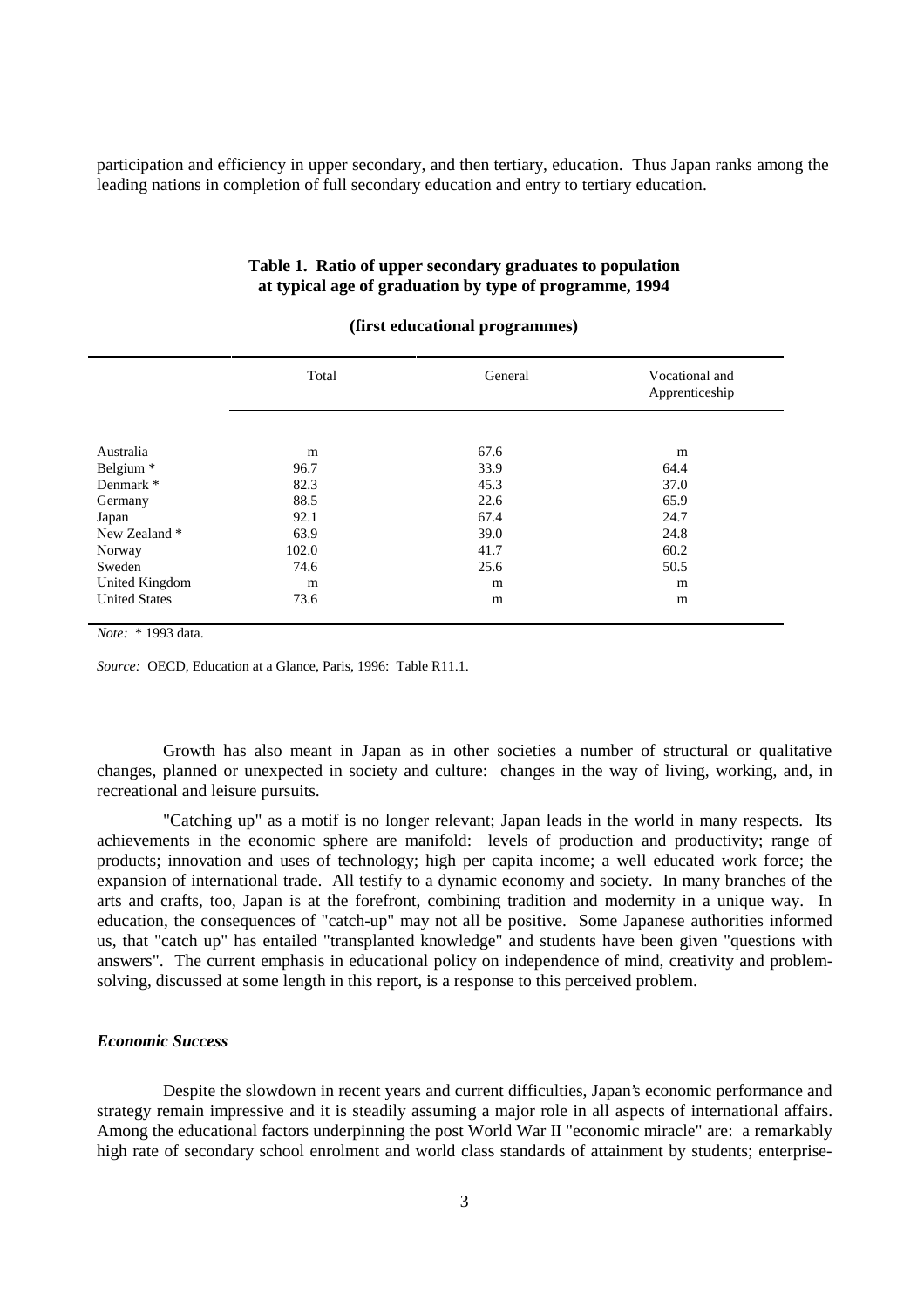based training; a very large and varied system of tertiary education; and high levels of individual and family investment in education. These and other trends have been fostered and encouraged by a stable political environment and a capable, pro-active bureaucracy which works in close association with all sectors of the economy and society.

|                             | Ages 18-21  |      |      |             | Ages 22-25 |      |             | Ages 26-29 |             |  |  |
|-----------------------------|-------------|------|------|-------------|------------|------|-------------|------------|-------------|--|--|
|                             | 1985        | 1990 | 1994 | 1985        | 1990       | 1994 | 1985        | 1990       | 1994        |  |  |
| <b>North America</b>        |             |      |      |             |            |      |             |            |             |  |  |
| Canada                      | 25.5        | 28.9 | 40.3 | 9.5         | 11.4       | 22.8 | 3.0         | 3.4        | 9.6         |  |  |
| Mexico                      |             |      | m    |             |            | m    |             |            | m           |  |  |
| <b>United States</b>        | 33.0        | 36.2 | 34.9 | 14.5        | 17.1       | 20.9 | 8.2         | 8.5        | 10.4        |  |  |
| <b>Pacific Area</b>         |             |      |      |             |            |      |             |            |             |  |  |
| Australia                   |             |      | 29.3 |             |            | 13.6 |             |            | 8.5         |  |  |
| Japan                       |             |      | m    |             |            | m    |             |            | m           |  |  |
| New Zealand                 | 14.9        | 20.8 | 30.9 | 9.6         | 13.8       | 13.9 | m           | m          | 7.2         |  |  |
| <b>European Union</b>       |             |      |      |             |            |      |             |            |             |  |  |
| Austria                     |             |      | 12.0 |             |            | 13.3 |             |            | 8.0         |  |  |
| Belgium                     |             |      | 37.4 |             |            | 14.7 |             |            | 3.8         |  |  |
| Denmark                     | 7.4         | 7.4  | 9.1  | 16.3        | 17.9       | 22.1 | 8.2         | 9.3        | 10.9        |  |  |
| Finland                     | 9.3         | 13.6 | 16.6 | 17.3        | 20.7       | 27.3 | 7.9         | 10.2       | 12.2        |  |  |
| France                      | 19.4        | 24.6 | 33.2 | 10.0        | 11.8       | 17.0 | 4.3         | 3.9        | 4.6         |  |  |
| Germany                     | 8.8         | 8.5  | 11.2 | 15.5        | 15.9       | 17.2 | 8.9         | 10.4       | 10.3        |  |  |
| Greece                      |             |      | 36.7 |             |            | 10.2 |             |            | 2.2         |  |  |
| Ireland                     | 15.2        | 20.3 | 30.5 | 2.8         | 4.3        | 7.9  | $\mathbf m$ | m          | 2.4         |  |  |
| Italy                       |             |      | m    |             |            | m    |             |            | m           |  |  |
| Luxembourg                  |             |      | m    |             |            | m    |             |            | m           |  |  |
| Netherlands                 | 14.4        | 17.9 | 22.1 | 11.9        | 13.4       | 18.4 | 5.7         | 4.7        | 6.2         |  |  |
| Portugal                    | 5.8         | m    | 19.3 | 5.4         | m          | 13.4 | 2.3         | m          | 4.8         |  |  |
| Spain                       | 14.9        | 21.2 | 25.4 | 10.6        | 13.5       | 17.5 | 4.0         | 4.5        | 6.2         |  |  |
| Sweden                      | 7.9         | 8.7  | 12.3 | 11.3        | 11.4       | 15.3 | 6.5         | 6.1        | 7.2         |  |  |
| United Kingdom              | m           | 16.1 | 23.6 | m           | 4.7        | 8.4  | m           | m          | 4.4         |  |  |
| <b>Other OECD countries</b> |             |      |      |             |            |      |             |            |             |  |  |
| Czech Republic              |             |      | 14.8 |             |            | 7.6  |             |            | 1.5         |  |  |
| Hungary                     |             |      | 11.0 |             |            | 6.9  |             |            | 2.9         |  |  |
| Iceland                     |             |      | 7.9  |             |            | 18.8 |             |            | 6.8         |  |  |
| Norway                      | 8.8         | 14.4 | 17.1 | 13.2        | 18.9       | 23.6 | 5.7         | 8.2        | 10.4        |  |  |
| Poland                      |             |      | 14.6 |             |            | 10.8 |             |            | $\mathbf X$ |  |  |
| Switzerland                 | 5.7         | 6.4  | 7.6  | 10.6        | 12.1       | 14.2 | 5.2         | 6.4        | 7.1         |  |  |
| Turkey                      | $\mathbf m$ | 7.4  | 10.5 | $\mathbf m$ | 4.6        | 7.2  | m           | 2.3        | 3.2         |  |  |
| <b>Other Countries</b>      |             |      |      |             |            |      |             |            |             |  |  |
| Korea                       |             |      | 30.8 |             |            | 16.3 |             |            | 2.7         |  |  |

## **Table 2. Net enrolment in public and private tertiary education by age group, 1985-94 (based on headcounts)**

*Note:* Data refer to all enrolment, not just first years.

*Source:* OECD, Education at a Glance, 1996, Paris: Tables P6.1, P6.2, P6.3, P6t.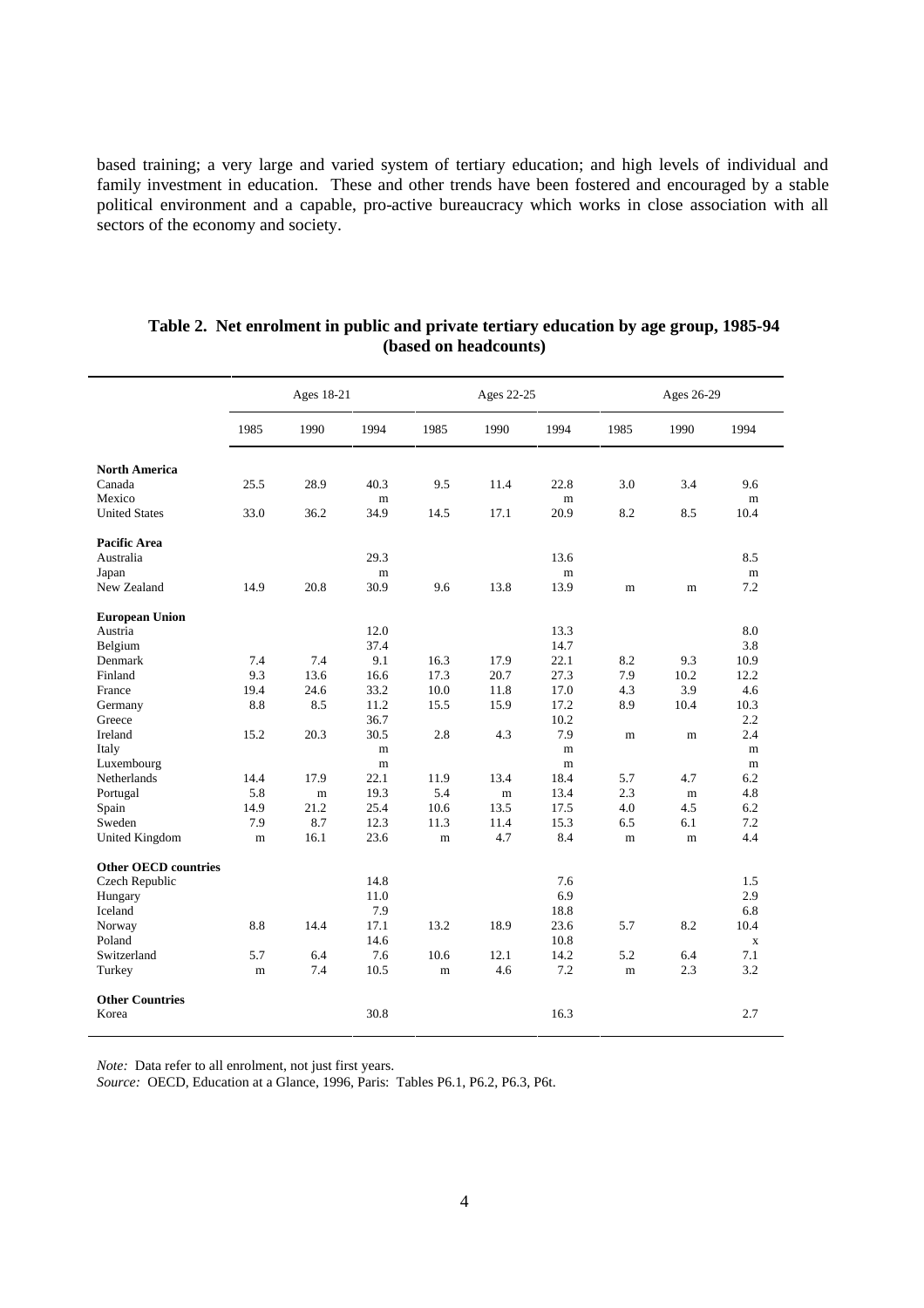The Japanese people have every reason to be satisfied with and to take pride in this catalogue of achievements. Yet critical changes of direction are occurring. These include, notably, the impact of economic globalisation, more diverse international roles and the shift from manufacturing to service industry. As one consequence there are new fields for graduates to enter and new opportunities and challenges for them to take up. Hence a growing interest in a new kind of graduate profile in which individuality, enterprise and critical-mindedness are prominent.

#### *The Changing Structure of Employment*

In 1991, professional and technical workers accounted for 11 per cent of all employed people in Japan, a figure expected to rise to more than 17 per cent by 2010. Percentages of those employed as craftspeople, production process workers, labourers in industry and in agriculture, forestry and fisheries will correspondingly decline while skill levels are likely to continue rising. A second change of major significance is the move of many export industries offshore, reflecting among other factors the high-cost wage structure and the exchange rate of the Yen. Third, the long-established system of job tenure, lifetime employment and seniority, which implied a continuing growth in each sector of activity, is under increasing question with the need for structural adjustment. Greater use is being made of temporary employees, work forces are being slimmed down and there is less on-the-job training. For the first time, institutions of tertiary education have seen a relative decline in the demand by enterprises for graduates. Nevertheless, we were informed of a continuing demand for those with a strong intellectual background, well-developed competences and knowledge which are applicable in the workplace, a capacity to utilise information sources, and a readiness to go on learning. Tertiary graduates still enjoy an advantage in the employment market relative to holders of high school diplomas.

The Japanese public authorities and industries are quite conscious of the strengths of their distinctive employment structure, and those in particular which relate to social cohesion, collective working methods, high quality performance and so on. At the same time, the economy has proved to be more sluggish than was anticipated. Moreover, at the time of the review visit we were alerted to a growing feeling of cultural and social malaise in some quarters. One leading commentator goes so far as to refer to "a stagnant age", even something of a cultural crisis pointing to the need for new directions. Rapid changes were seen by some of our interlocutors as entailing a loss of identity. Such concerns are not specific to Japan; as in other countries, many aspects of an established way of life are coming under question. Also while some commentators draw attention to fractures in the surface structure others point to a solid and enduring sub-structure of values and beliefs.

The traditional sense of belonging to a community, of corporate identity and common purpose is still valued but increasingly recognised as insufficient. Hence the interest in individualism and initiative at all stages in the educational process and as a basis for future development in occupations. In our discussions with university leaders, but also top employers the legacy of educational practice was often challenged. The rapidity of change in society, the economy and culture and a considerable degree of uncertainty regarding future directions were given as reasons for education to become more flexible, to take on new roles and enter into new relationships with other sectors of society. Rising unemployment is of concern, even though by international standards, Japan continues to enjoy considerable relative advantage. But, the issue as presented to us was less unemployment per se than the changing nature of work and the skills graduates would need to possess.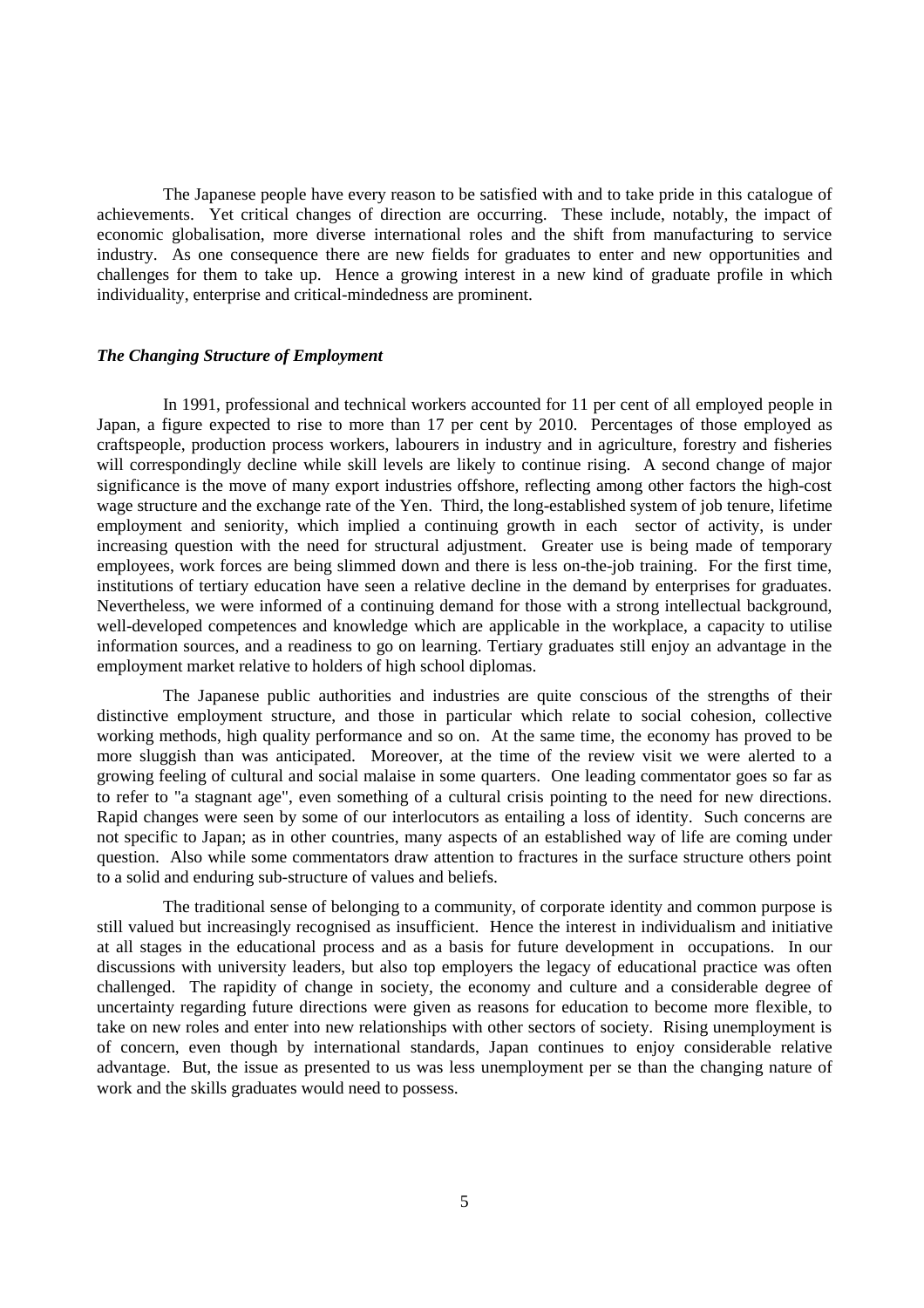|                            | 1983 | 1990 | 1991 | 1992 | 1993 | 1994 | 1995 |
|----------------------------|------|------|------|------|------|------|------|
| North America              | 9.7  | 5.8  | 7.2  | 7.9  | 7.3  | 6.5  | 5.9  |
| Japan                      | 2.6  | 2.1  | 2.1  | 2.2  | 2.5  | 2.9  | 3.1  |
| Central and Western Europe | 9.8  | 6.9  | 7.4  | 8.1  | 9.5  | 9.7  | 9.2  |
| Southern Europe            | 11.4 | 11.6 | 11.4 | 12.5 | 14.1 | 15.3 | 15.4 |
| Nordic countries           | 4.2  | 3.0  | 5.0  | 7.8  | 10.9 | 11.1 | 10.3 |
| Oceania                    |      | 7.0  | 9.6  | 10.6 | 10.6 | 9.4  | 8.1  |
| Total of above countries   | 8.6  | 6.1  | 6.8  | 7.5  | 8.0  | 7.9  | 7.6  |

| Table 3. Standardised unemployment rates in OECD regions |  |
|----------------------------------------------------------|--|
| (per cent of total labour force)                         |  |

*Source:* OECD, Employment Outlook, Paris, 1996.

The economy could perhaps continue to develop along similar lines to those in the past, including through Japanese enterprises established in other countries. On the other hand, it may be that Japan, having moved so far towards intensive industrial production, a markedly hierarchical but cohesive occupational structure and a keen sense of competitive performance, may not go much further in that direction. In particular, some aspects of life have seemed to outside observers to have been neglected or only grudgingly acknowledged, for example the value of considerably greater leisure for all, the position of women or the quality of urban and industrial environments which economic growth has put under extreme pressure. The growth of such leisure pursuits as tourism, fashion and popular culture, expectations of new roles for women in professional life, and the ageing of the Japanese population presage considerable changes in life-style.

The uncertainty being widely expressed about future orientations of society at the time of the review visit will presumably be succeeded by new directions and priorities. It provides an opening for a serious national debate in which the tertiary system of education could well play a more active role than it appears to have done hitherto. Indeed, the reviewers considered this period of uncertainty, unease and fundamental transition as an opportunity, indeed a challenge, to the tertiary system to take rather more seriously than it has done as yet the need for a deep reappraisal of its purposes, structures, procedures and management. The reshaping of the undergraduate curriculum, especially the general education components, might be seen as one means of developing in students new kinds of cultural awareness and social competence. We had very interesting and varied discussions along these lines, for example at Sophia University, the University of Tokyo and Tokyo Gakuen Women's College.

## *Ageing Population*

There are other features of the changing socio-economic and cultural context relevant to our inquiry. The population is rapidly ageing, due to a declining birth rate and increased longevity. In 1970, 7.1 per cent of the population was 65 or older; by the year 2000 this figure is expected to rise to 17 per cent and to increase to 25.5 per cent by 2020. A direct effect on tertiary education may be a considerable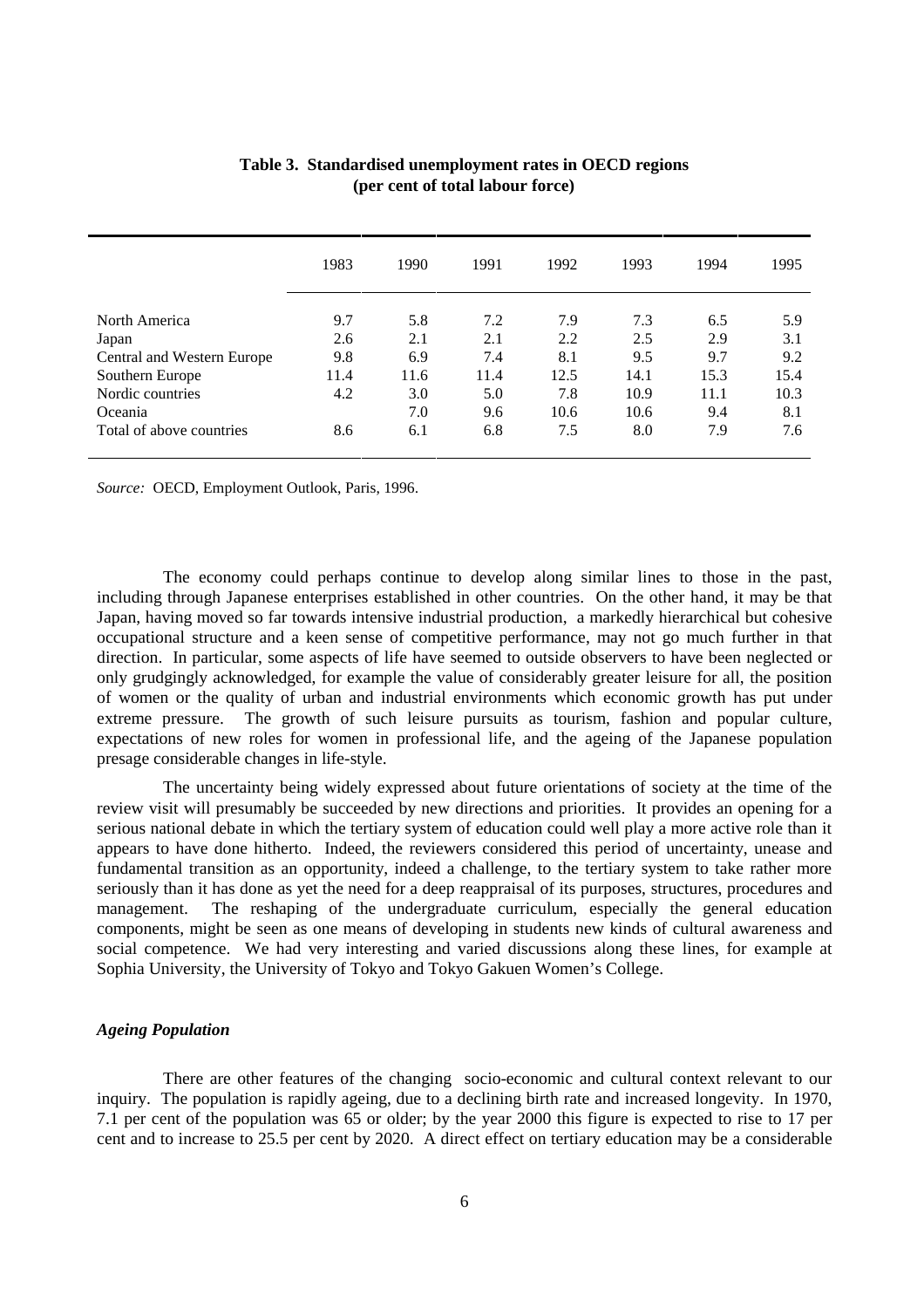drop in 18 year olds who could enter universities and colleges, from more than 2 million (1992) to 1.2 million in the year 2010. It is a matter for debate not only whether this demographic trend will be compensated, in part at least, by even further increases in the already high participation rates, but also how the tertiary education system will adapt to this quite drastic change of environment. Thus far, education has had a very sharp youth focus, even though there is substantial provision for older age groups. Reduced numbers of 18 year olds is expected to mean more competition among providers. There will be an opportunity, indeed a need, for the institutions to open doors to more older students. Policies of lifelong learning are taking hold and will strengthen if institutions are ready to make innovative and flexible learning arrangements for skill enhancement of an ageing work force and for a widening of the educational experience of the whole community.

|      |      |      |      |      | and Access to Tertiary Education<br>as percentage of the age groups) |      |      | (universities, junior colleges, colleges of technology, special training schools, | Table 4. Demographic trends in Japan (Size of the 18 year old cohort, tens of thousands) |  |
|------|------|------|------|------|----------------------------------------------------------------------|------|------|-----------------------------------------------------------------------------------|------------------------------------------------------------------------------------------|--|
| 1965 | 1970 | 1975 | 1980 | 1985 | 1990                                                                 | 1995 | 2000 | 2005                                                                              |                                                                                          |  |

|     |  |  |                                               | 1970 1975 1980 1985 1990 1995 | 2000 <sup>1</sup> | 2005 |
|-----|--|--|-----------------------------------------------|-------------------------------|-------------------|------|
|     |  |  |                                               |                               |                   |      |
| 195 |  |  | 195 159 158 176 204 177 151                   |                               |                   | -136 |
|     |  |  | $17 \t 27 \t 39 \t 50 \t 52 \t 54 \t 63 \t -$ |                               |                   |      |

*Source:* OECD Activity 'Towards Mass Tertiary Education: Access and Equity', Country Case Study -- Japan, 1995.

## *The Changing Social Context*

The Japanese people, having attained one of the world's highest rates of per capita income, are faced with increasing problems many of which will require large infrastructure investments if progress is to be made in solving them: housing; traffic; commuting time; pollution; long-working hours and short holidays; rising costs of education; and -- according to some recent surveys -- a sense of frustration over personal values and life-style. Questions are being raised about the compatibility of distinctive Japanese work structures, relations and decision-making procedures with the emerging globalised environment in which the country's leaders intend that Japan should play an increasingly active role. "Internationalisation" is a double edged sword. Japan inevitably is a key player in the globalised economy. To improve the country's performance on the international stage, policy makers are placing increased emphasis in educational policy on foreign language competence, computer literacy and familiarisation with international communication and on student and teacher exchanges. The wish to be a leader in a globalised world is paramount; but the strong sense of national identity and tradition will have its impact on efforts to be truly "open to the world", to adopt a global rather than a resolutely Japanese perspective. Many universities and colleges are introducing classes in foreign languages and computing skills. The government has a policy to double the number of foreign students between the years 1990 and 2000. Many courses and course materials have a distinctly international flavour not only in the sciences and technology but also in the social sciences and humanities as for example in the general education programmes. These and other steps which we discuss below are directed at strengthening the internationalisation of Japanese education and society.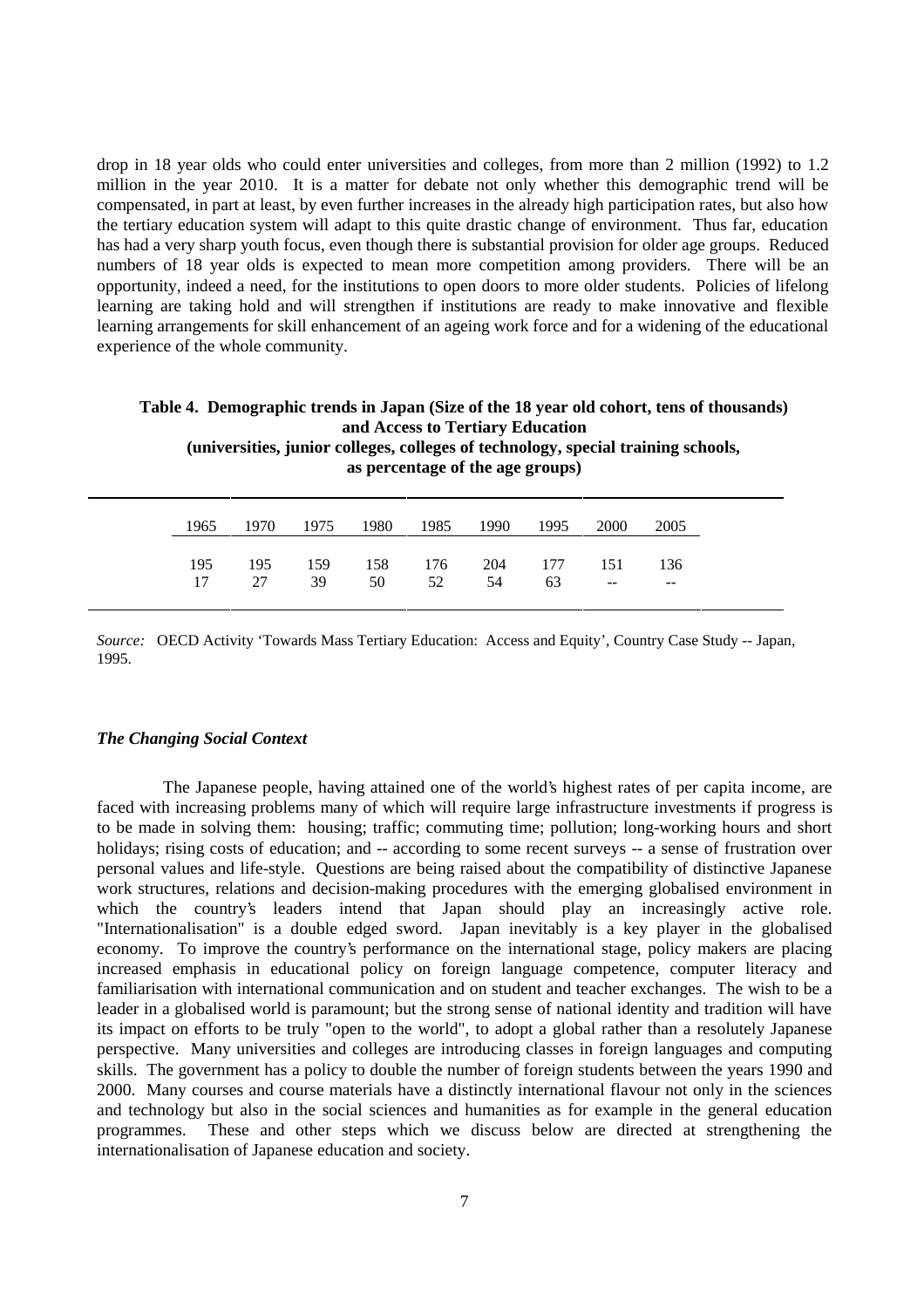On the domestic front, while the traditional family remains a powerful source of personal identity and social solidarity, changing family patterns have over several decades witnessed the decline of the unchallenged authority of the father, and increased participation in work and out-of-home leisure activity by the mother. For many children, the challenge to succeed in a highly competitive environment and to enter a prestigious tertiary institution is felt at an early age: as frequently observed by both Japanese and outside observers, this creates distortions that affect the whole system, resulting from the prestige and power of certain highly selective schools, colleges and universities and from the pressure of the end-of-school examination. Hence the widespread and, it appears, growing "Juku" attendance, whereby children from an early age are coached and prepared for examinations in these private, feepaying, out-of-school centres. This, combined with a traditional respect for and love of learning for selffulfilment, makes the overall educational process crucially important for everyone. Many reforms have been introduced as efforts continue to be made to increase the overall educational value of the examination system, as distinct from its screening function.

As in all advanced economies, education is increasingly seen in Japan as a major, if not the major, factor of development. Not only is the proportion of a generation participating in tertiary education among the highest in OECD (in 1995 62% of all eighteen year olds entered some form of tertiary education; 30% of the age cohort were admitted to four-year institutions), Japan possibly ranks first, if efficiency aspects (low proportion of dropouts, length of study time and costs) are taken into consideration. Demand for tertiary education, for access to university in particular, may well continue growing in relative terms. So far, parents have been able and willing to pay fees for tertiary studies, but as we indicate below this could change.

Fees for study often represent a substantial proportion of household incomes. According to evidence provided for the OECD study on individual demand for tertiary education, there has been a decline of individual rates of return in line with increased levels of participation. (But there is also a drop in returns to secondary education). While there is no clear relationship between participation and household income, increased fees and slower growth in incomes are bound to create strong pressure on family resources.

Mass participation, at the advanced levels already reached in Japan, could conceivably lead to opposite reactions among families and students. If certain kinds of tertiary education were no longer to lead to the most attractive professions and careers, interest could turn more towards vocational courses, for example in Senshyu Gakkou, the institution which links more directly to specific occupations, or to participation in non-vocational tertiary education as a form of consumption. On the other hand, the pressure of numbers could result in demand for access to the most prestigious courses of study or universities further intensifying, in order for the individual to maintain a position in the queue or for enterprises to continue to recruit people with high levels of ability. However, this level of demand has occurred within a rather stagnant employment framework. Japanese data indicate a rapid drop in the number of white collar jobs, particularly in clerical and related areas, which used to attract a high proportion of graduates. The impact of these trends, particularly changes in demand by enterprises for higher education graduates, is not clear at this time. If people become dissatisfied with the trade-off between increased costs and decreasing return there could be a significant change in participation rates. To be put in the equation, however, is the very strong and long-established cultural commitment to the personal and social value of education.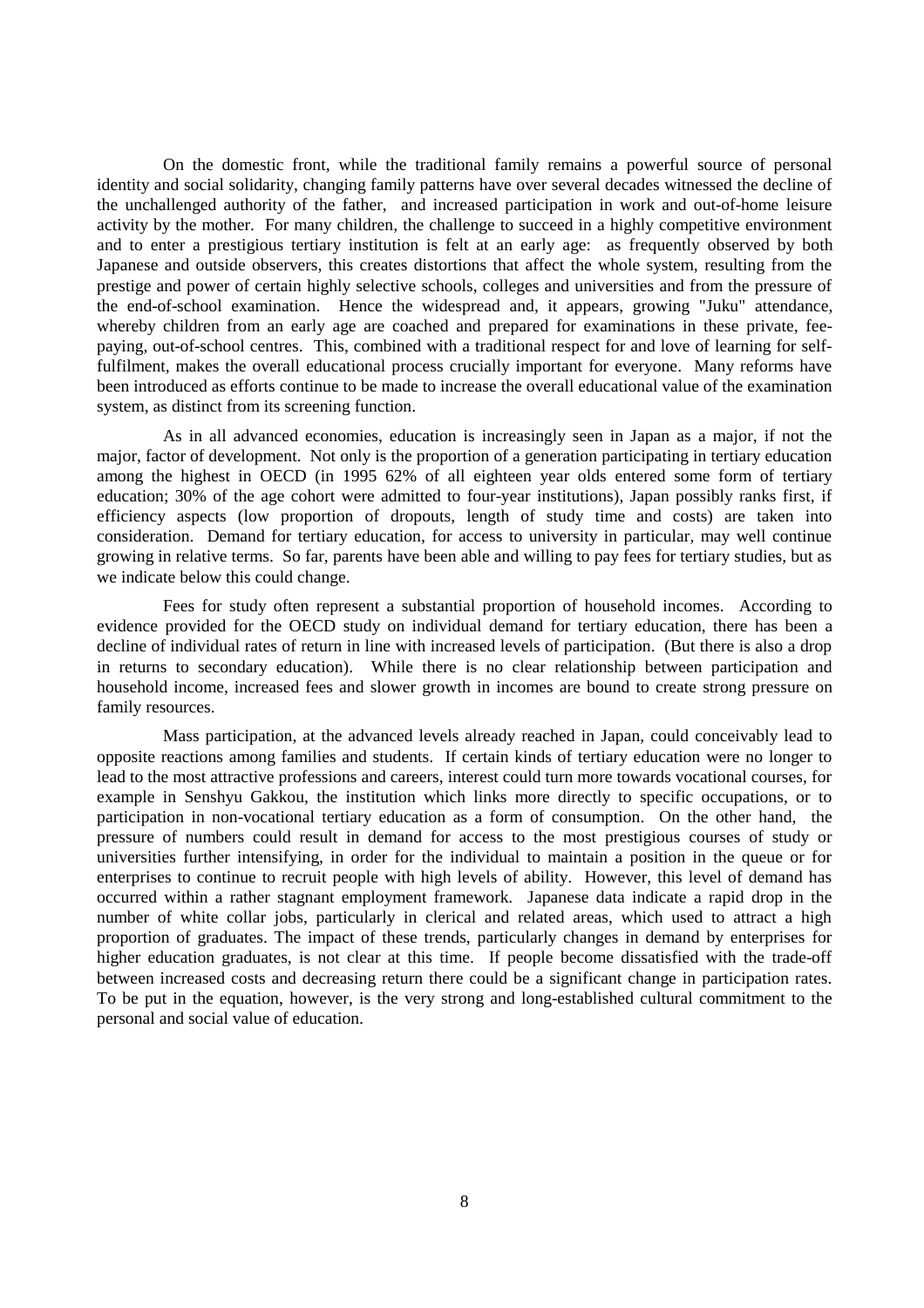#### *Recent Trends in Educational Policy*

The subject of this report is "The First Years" of tertiary education, not the whole system. But, in reviewing the Japanese context, mention must be made of trends and policies affecting the whole system. The national concern to strengthen the Japanese research profile, especially in science and technology, is high among national priorities. It has resulted relatively recently in increased public funding for research in higher education institutions. Graduate schools have been expanded. An appropriate response to the national research agenda, these trends will have many effects on the undergraduate programme. It will be important to ensure that the increased number and scale of funded projects in the universities in particular does not produce that unfortunate phenomenon, evident in some other countries, of a flight by the academic community to research and its rewards, to the neglect of undergraduate teaching. Monbusho's advisory University Council has made a number of important proposals for the improvement of the educational as well as the research function of the institutions, to which we return below

Another major policy objective is to develop the idea of lifelong learning for all people, an objective which is still far from realisation in many countries. In Japan a high value is placed on learning throughout life and there is a solid tradition of enterprise training throughout the worker's career, from the bottom to the top of the hierarchy. The reviewers wondered whether the tertiary education institutions in Japan, as in a number of other OECD countries, have given more than very limited attention to meeting this need. However, we were informed that a gradual change is now taking place. For example, universities and colleges, many of which have had "open classes" for adults for many decades, are introducing special entry arrangements for adults and extending their non-degree activities in the day as well in the evening. As other countries have demonstrated, there is considerable scope for expansion of programmes for adults -- degree and non-degree. Enterprising institutions based on open entry and using flexible means of delivery following such courses could increase their capacity to handle financial and other pressures arising from shrinking enrolments among school leavers. We think that this dimension of education which clearly reflects a growing interest in the Japanese community could be taken considerably further in the rethinking and restructuring of undergraduate education.

The most important policy change, in terms of this review, is the attention now being given to raising the overall quality of the educational provision and students' learning experience. Such a trend gives rise to several issues and needs, many already quite familiar, and we now turn to these.

## **Changing Needs and Directions in Tertiary Education**

Throughout our visit we were frequently informed that considerable changes is necessary, in both schooling and tertiary education. Emphasis, now that participation rates are very high and there is a demographic downturn, is not on further quantitative expansion but on qualitative improvement. This policy emphasis raises a question of more general interest: with more than half a generation in universities and colleges of some kind, should or indeed can their character and organisation remain the same? Can they keep their purposes and specificity? Can or should teaching continue to be organised around the established disciplines often taught separately? What are the new links needed between education and work, education and research, education and society? What impact will technological changes have and what goals will continue or evolve in response to the changing character of Japanese society and the economy? More generally what might be the balance between old and new and between vocationally specific and general education?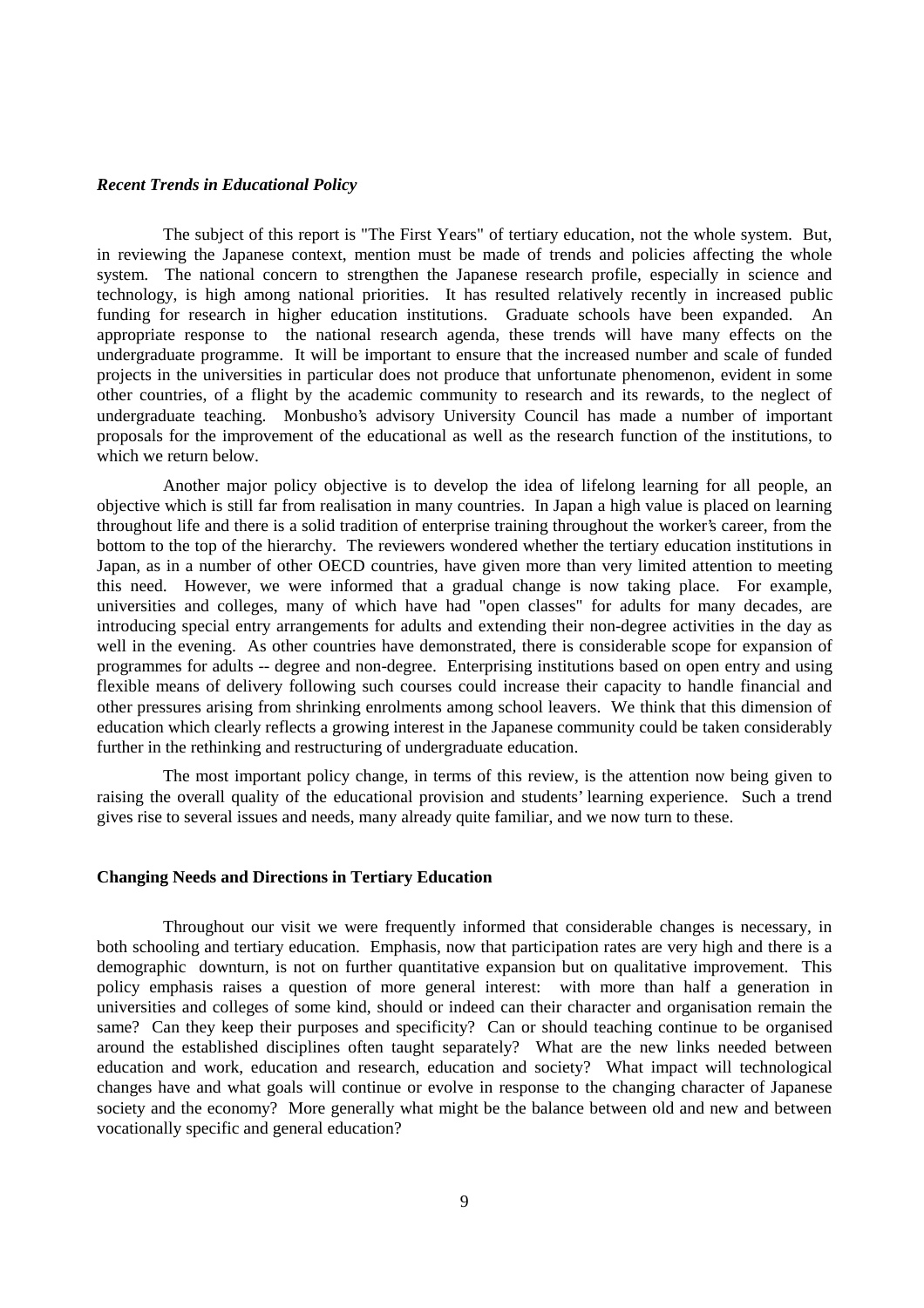In relation to such questions, one key issue is the need for clarity at the institutional level about purpose and specific function in this era of change and uncertainty. A new profile of the graduate for the twenty-first century is needed. The University Council has encouraged all institutions to pay greater attention to their specific objectives and mission in far-reaching recommendations made in 1991. Standards for the curriculum were deregulated, providing more flexibility for institutions. Each institution has thereby been enabled and encouraged to define its own mission and goals and to improve the quality of its teaching and research. This freedom is of great value but it poses considerable challenges. For "first years" education, implementation requires collective, interdisciplinary efforts across faculties and departments and strong and thoughtful leadership. Good examples of which we encountered several, can be very helpful, and the Council and Monbusho have a role to play in drawing attention to such examples: improved communications within the overall tertiary system and between it and the wider world are needed. We were struck, in our visit to some institutions, by the lively debate on reshaping missions. It seems that the departmental/discipline tradition, with its origins in the pre-war influence of the Humboldtian ideal on the universities especially, makes such efforts difficult in practice. Nevertheless, a number of institutions are aiming to improve management through cross-faculty committees and enhancing the leadership role of the president. Interdisciplinary studies, as at Keio University for example, require support at the highest levels and systemic follow through in course planning and delivery including assessment of student learning.

We reached the conclusion, as others before us have done, that the strong selectivity of the educational system, culminating in the examinations for access to tertiary institutions, as well as the very specific graduate recruitment practices in Japan provide little or no incentive for change within institutions. The objective for many students and families is access to the best possible institution: it is often said that it is much more difficult to get in than, later, to obtain the degree. Recruitment to employment has also typically been based mainly on the prestige of the institution, rather than the specific competence or performance of the individual student. Each year, firms send job offers to institutions of their choice and students are certified for employment more than half a year before graduation. Thus in most cases, firms have been paying little attention to the content of studies, placing more emphasis on their own staff development services. Within this social context, neither students nor institutions have felt the need to examine and evaluate what has been taught or to take learning, as seriously as they might. We think that with changing economic conditions this is an important issue which requires serious efforts as part of the continuing educational reform agenda. Indeed changes are occurring as more students find their own job openings and some firms reduce their own role in training new entrants.

The Japanese authorities for several years have been conscious of the need for a wide range of reforms in the "first years" to match social demands and expectation. The current plan for the improvement of tertiary education has three main directions: the qualitative improvement of curricula, teaching and learning in the institutions; the promotion of research up to world class standards; and the development of lifelong learning. In our visits, discussions were mainly on the first, quality improvement. Two aspects of the reform measures now being taken deserve particular note. One is the autonomy given to institutions which in the past followed detailed instructions from the ministry about the curriculum. Obviously, taking initiative and defining the specificities of teaching and learning are not easy for institutions accustomed to different practices. The other is the emphasis on individualisation, with a view to developing more creative thinking and enhancing diversity of profiles among students and graduates. This may also represent a major departure from previous practices and it is likely to take considerable time to reach this objective. However, the reform movement has gained momentum and a number of changes have been achieved, among which, in a number of universities, is the evaluation of the course by the students themselves.

As noted above, changes are beginning to occur in the enterprise model of employment recruitment, and these have implications for curricula and teaching methods. Many students use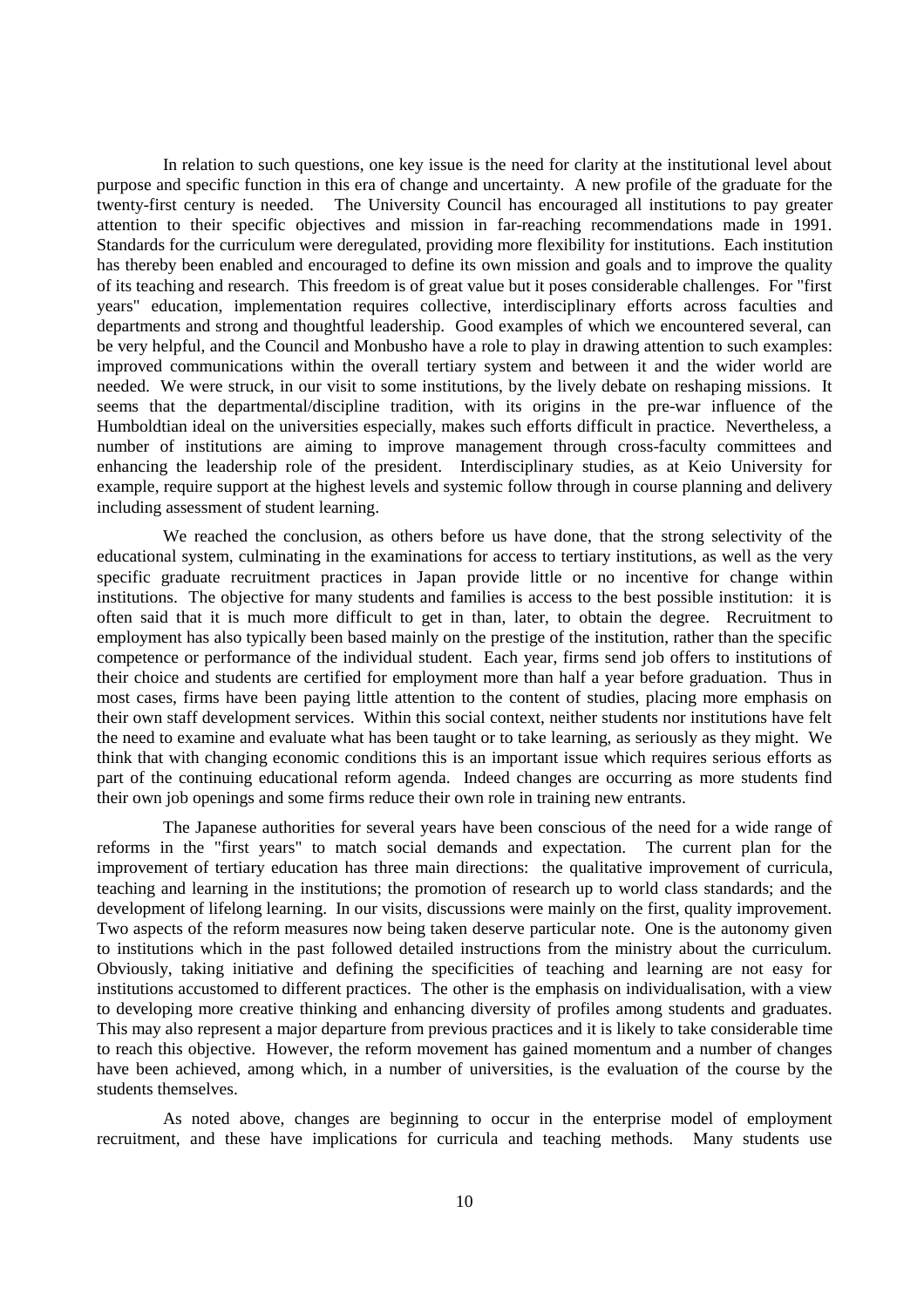specialised magazines or alumni contacts to enter employment; others are recruited directly by enterprises. Some firms for example, no longer take the same interest in the name of the university candidates attended. Instead, they arrange interviews, seek records of achievement and in other ways are inching towards a more complex approach in personnel selection. The growing number of postgraduate students will also bring some changes. We return to this point below, when discussing issues of curriculum, teaching and quality appraisal.

The reform agenda is large and varied. Although its sources are numerous, its focus is to be found in the activities of the national University Council. Established in 1987 following the 1986 report of the Prime Minister's National Council on Educational Reform, the University Council advises Monbusho. The main thrust of its advice reflects deep concern about the quality and responsiveness of the tertiary sector. Identified weaknesses include: the remoteness of many of the institutions from the workplace, a tendency towards inwardness and opaqueness in their operations and the persistence of educational practices which stand in the way of critical and creative thinking and individual responsibility for learning.

These concerns reflect such traditional patterns of teaching in secondary schools as those leading to passive absorption by students and a focus on cramming for exams rather than continuous active learning. For tertiary education students, being accustomed to a regime in upper secondary education of preparation for examinations, the tertiary institution can be both a haven of rest and a place in which to continue learning through memorisation and imitation rather than creative problem solving. This, in turn, reflects a lack of a self-critical, evaluative culture in the institutions. Nevertheless, we had an opportunity in Chiba prefecture to learn about upper secondary schools which do their best to provide a real education, whereas "cramming" is left to the Juku. Moreover, many colleges and university administrators and teachers are challenging those widespread practices. Whether in a well known university, a junior college, a college of technology, or a special training school we were able to observe examples of teaching designed to foster student initiative, problem-solving and active, purposeful learning.

The criticisms are nevertheless widespread. They were made to us by prominent figures in tertiary education serving on the University Council, the Central Council for Education and the Council for University Chartering and School Juridicial Person, by Japanese government officials, academic leaders and employers' representatives. They are not new, but are now being put in a context of reform measures designed to achieve more dynamic and forward-looking forms of undergraduate education. There does appear to be a real determination, after years of debate and discussion, to act along the lines which have been developed by the University Council. As noted above, the institutions are being granted greater autonomy and in return are required by the present Ministry standards to undertake more systematic self-evaluation of their curricula and teaching. A realignment is taking place through these self-evaluations by institutions, between a broad kind of general education which was introduced into Japanese universities following World War II and specialised discipline-based studies. The pre-war model assumed that general education, consisting of studies across a wide range of subjects, had been completed by the end of secondary schooling. In the post-war period, when some general education provision was required at the tertiary level, the curriculum came to be composed of two parts independent of each other, two first years of liberal arts education, followed by two years of specialised education. Some universities, Kyoto and Osaka for example, established new departments for liberal education, drawing on all the faculties; other designated one of the faculties, e.g. education, as the responsible body for liberal education. Other institutions set up cross-faculty committees which engineered new courses.

By whatever means, the first years of tertiary education have for the past fifty years, included some form of cross-, inter-, or multi-disciplinary study. Of the 124 credit points required for a degree, 36 were for general education, 8 for foreign language, 4 for physical education and 76 for specialised education. The significance of the recent reform is that now only the total, i.e. 124 credit points is required. This change has been aimed at providing greater flexibility of teaching and more effective co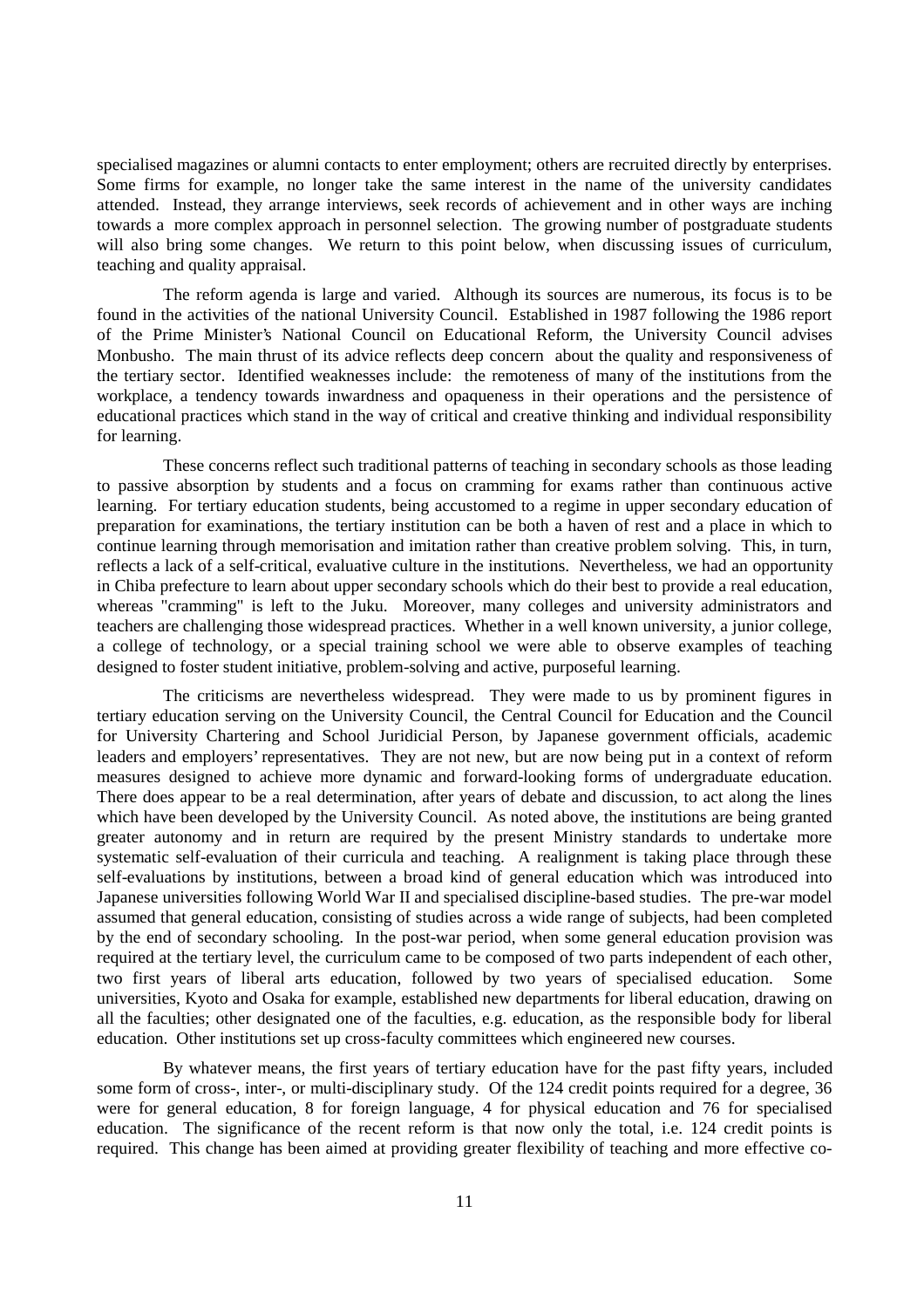ordination of the curriculum to cope with new societal demands of the larger and more varied student body. Moreover, institutions have been enjoined to rethink their courses and programmes, to motivate students, to enable them to follow their own preferences and to engage directly with subjects they are likely to pursue throughout the four years of study. While it is too soon to make judgements, the reviewers were informed that, in spite of the acknowledged need for a revitalisation of the concept of general education, sometimes other directions were being followed. Instead of re-conceptualising general education to give it more student interest and to build new pathways into specialist studies, we were told that some institutions are simply launching straight into the conventional or well-established disciplines. Whatever is or may be of value in notions of general education is thereby lost. While several such examples were mentioned to us, monitoring of the reform by Monbusho indicates, however, that more than 80 per cent of institutions have revised curricula to improve the co-ordination of general and specialised education. It would be of considerable interest to the international community to have access to case studies of the different approaches. For their part, the reviewers were able to observe the endeavours some institutions are making. These include the design of wholly new programmes of orientation to academic education, through high level, interdisciplinary studies, project and group work which aim to engage students in active learning and the use of computer network to increase teacherstudent interactions. As for specialised education, we saw very interesting examples - of highly advanced multi-media electronics at the Japanese Electronic College, and the pathways established for vocationallyminded junior high school students into technological education in the Toyota College of Technology.

It is widely agreed in Japan (as elsewhere) that standards of student performance and interest in their studies especially in the university need to rise through more active learning; they are expected to do so. Academic staff as a result will need to become more conscious and critical of their teaching role and more open to ideas about effective teaching. In addition to curriculum changes, one of the overall national reform objectives is to give greater attention to dialogue among students and between them and their teachers in small groups. Imaginative use of information technology holds much promise in this respect. The institutions are also enjoined to build and strengthen links with the wider community, not least through closer attention to the future needs of their students -- for appropriate employment, for continuing education in a framework of lifelong learning, and for a better understanding of the needs and requirements of part-time students. The pursuit by the sectors and the institutions of their own separate directions is to be complemented by improved opportunities for credit transfer and recognition of qualifications. For example, many institutions accept adult students on part-time courses and accept credits that students earn in other institutions.

Welcome as these trends are, they will increase pressure on staff and institutions which are already experiencing considerable difficulty. Practically all the envisaged changes are resource-intensive and tertiary education institutions in Japan over many years experienced serious difficulties due to financial constraints, somewhat alleviated more recently. We wondered whether the cost implications of the drive for qualitative improvement had been fully worked through and, in this regard, noted that the private institutions too are facing a new challenge. They need to make qualitative improvements in both their educational and research functions when their finances are quite constrained. We return to these points below, when discussing costs.

Behind the reform movement is not only a critique of the rigidities and conventions of much traditional teaching, but nothing less than a sense of renewal of Japanese society. This sense is well expressed by the national employers' association, Nikkeiren, in a comprehensive analysis of what they see as desirable directions for the future development of Japan. Nikkeiren called, first, for a new vision, central to which is the creative, energetic individual who is globally aware, competent in identifying and solving problems as they arise in the workplace, family or community and able to assume responsibility and show initiative. To achieve these qualities, students must, says Nikkeiren, work harder and with a greater sense of purpose. Institutions must set firmer and harder graduation requirements and staff and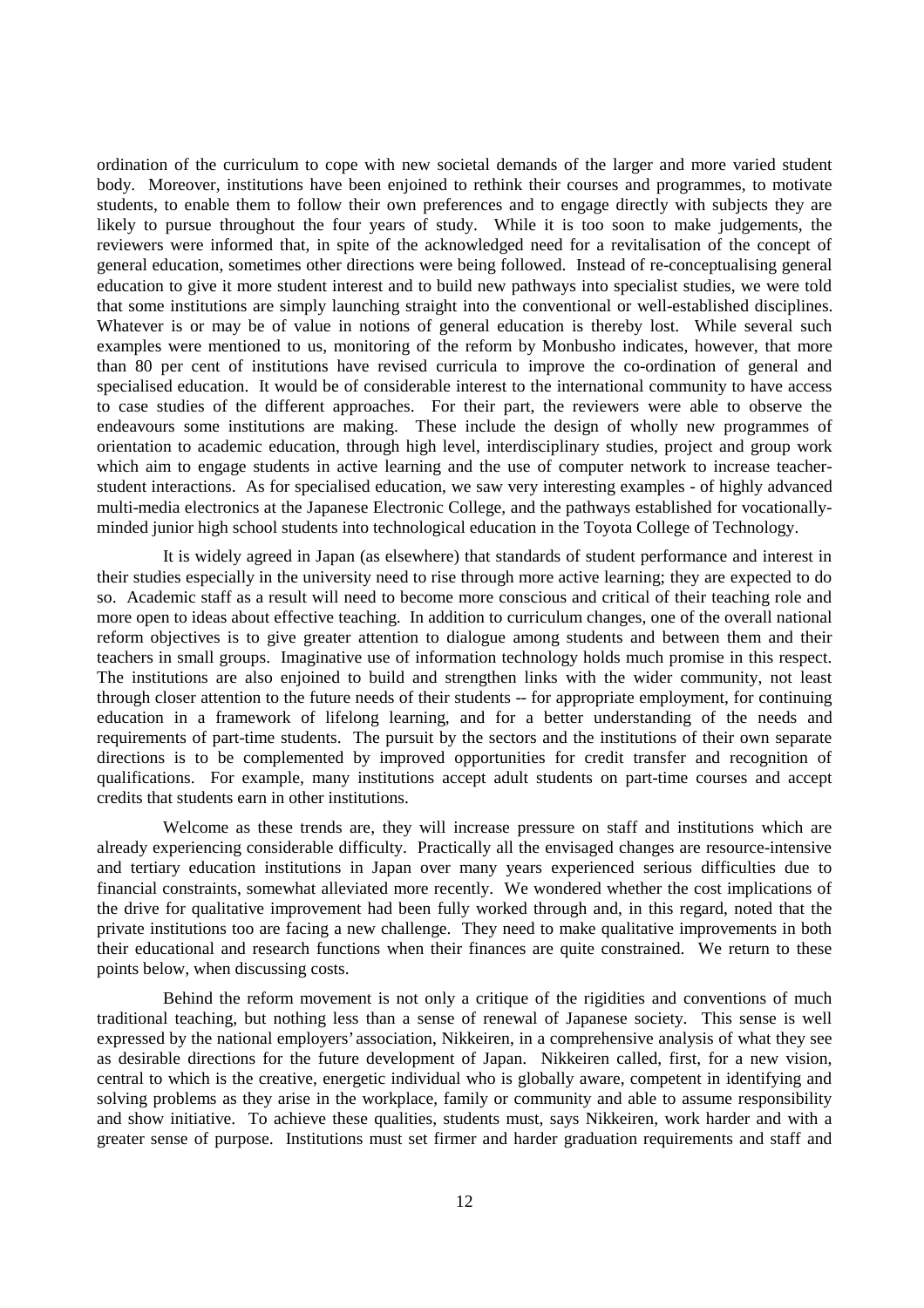students alike must move into a mode in which performance over a broad range of tasks displaces status and the culture of "getting by" with minimum effort. Individual employers, likewise, are enjoined to have a closer working relationship with the institutions, not merely that which results from the annual recruiting drive and the funding of projects. Accordingly, they and the institutions are called upon to include various kinds of experience during the period of study, e.g. work in firms, voluntary work and field work, practices that are now widespread in several of the countries participating in the thematic review. Monbusho is supporting several projects on experiential learning to give undergraduate studies a more practical character. In addition, the University Council suggests recruiting teachers with a more varied background including working experience outside academia.

The foregoing, although well in line with current reform moves in a number of other OECD countries, set a medium to long term trajectory of change in Japan. There must be a careful process of reflection, discussion, negotiation and a steady growth of both understanding and commitment. Lacking all this, it is recognised that good intentions and a positive sense of needed future directions will come to little. The reviewers, in accepting this argument, would nevertheless like to have seen more evidence that the institutions themselves are taking the more strategic approach that is required. There could be greater attention to the pace of reform since the changes sought relate to Japan's role in a rapidly changing world. One problem in this respect is the conservative tradition of the highly departmentalised institution whose component parts have a marked degree of autonomy and separateness from one another. Also, the reviewers were not always convinced that institutions have a clear view themselves of such reforms as recommended by the University Council including the guidelines on how to use their autonomy. In highly specialised institutions, there can be a risk of undue concentration on the short-term and the close-at hand. They, too, need to position themselves in relation to Forces in the wider environment, not only their own specialised sector.

Monbusho for its part is actively promoting reform objectives, insofar as they spell out specific changes in the institutional landscape. In encouraging institutions to assume greater responsibility for curricula, to focus on improved quality of teaching and learning, individual student needs, and selfevaluation by institutions (it is actively pursuing the agenda initiated in 1991). As we have already remarked, some private institutions may have difficulty in responding to the new requirements and this has prompted an interest in targeted financial assistance as both an incentive and way of providing a platform of support.

Change on such a scale, and for so many institutions concurrently, is extremely difficult. It is, accordingly, well understood that continuing effort will be required over many years. The University Council while seeming confident of the directions, was much less sure that an adequate pace of reform was being sustained. This impression was borne out by the reviewers in many of their institutional visits although there were notable exceptions in both the public and private sectors.

#### **Key Issues**

A transformation of the kind sought for, while the reasons for it are sound, gives rise to a number of issues which require careful analysis and concentrated attention. The reviewers do not pretend to have the detailed knowledge necessary for the resolution of these issues and in drawing attention to them, recognise that the Japanese tertiary education community is facing considerable problems of adjustment.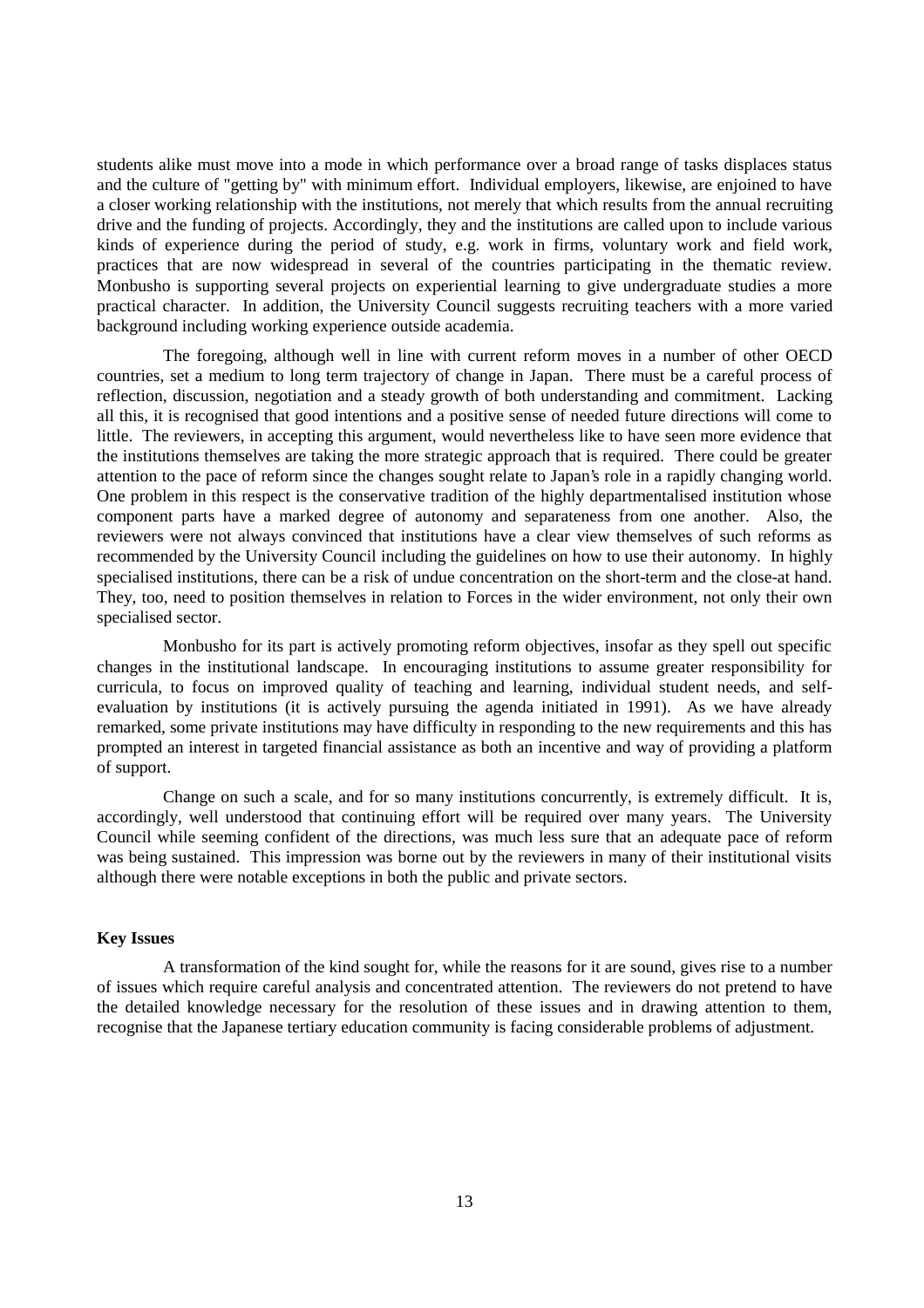### *New Directions*

Tertiary education is expected to "reform", inspired by a new sense of purpose. But whereas for half century and more "catch up" with the West was a reasonably clear overall goal, there seems to be no definite view of a new general goal or vision for the education sphere, or indeed the economy or society at large, other than that "something is needed". Educational development can, of course, proceed within a more limited framework than a general consensus about the future directions of the society. Indeed, the specialist nature of tertiary studies and the academic traditions that govern them have a purpose and momentum that are not likely to be deeply affected by very general statements about "the need" for new directions. Moreover, the challenge to be met at the institutional level is for each institution to prepare a mission statement, a set of objectives, and a programme of implementation. The institutions would thereby both contribute to a sense of overall direction and define their own distinctive character and role in making progress in that direction. These are difficult but by no means impossible challenges. Other countries participating in this thematic review are addressing them and, across the OECD membership, considerable progress has been made in a relatively short period. There is an evident need in Japan for better dialogue involving staff and students and stronger links between the University Council, the various national representative bodies and agencies, Monbusho and the institutions. Several of these links have been quite close in the past on a regulatory and financial basis and now need to become more strategic and policy-related and more interactive. In this connection, the University Council, for example, already plays a key role in reflecting the views of associations and institutions on reform policies.

The capacity of Monbusho and the central apparatus of councils to foster and support change is real but may need to be strengthened. Deregulation has brought about even greater diversification of institutions and programmes; such diversification has led the central level public agencies to concentrate on general strategies including financial ones and very general monitoring and follow up. At the same time, deregulation also may increase the need for each institution to be responsible for detailed monitoring and even orchestration of change. Most important, in the reviewers' opinion, is the goal of developing an institutional culture which at one and the same time is open to the outside world and ready to undertake and to act upon self-monitoring and evaluation. This is a combination of partnership in goal determination and priority setting, and self-regulation at the operational level. There is also value to be gained from increased inter-institutional collaboration of various kinds. Fostering a climate of institutional leadership to carry through reform is thus a key consideration.

As stated in the Japanese background report: "Each university is encouraged to define its own ideas and aims to develop various programmes as a whole". To improve teaching and curricula; to attain world class standards in both educational and research roles; and, by making tertiary education more accessible and flexible, to facilitate lifelong learning are commendable goals which do not, however, address important process questions. Our view is that, the goals having been formulated and the institutions encouraged to be more flexible, innovative and self-critical, the question of just how institutions are coping and the structures and mechanisms they are putting in place need to be carefully studied. In addition to the data Monbusho has of a quantitative kind on such matters as the number of institutions revising their curricula, we suggest there is need for a considerable enhancement of research and development strategies to deepen understanding of innovation processes and how to address barriers to change. Such knowledge would facilitate the policy dialogue between institutions, Monbusho and the major economic and social interests and, we believe, enrich and expedite the reform process.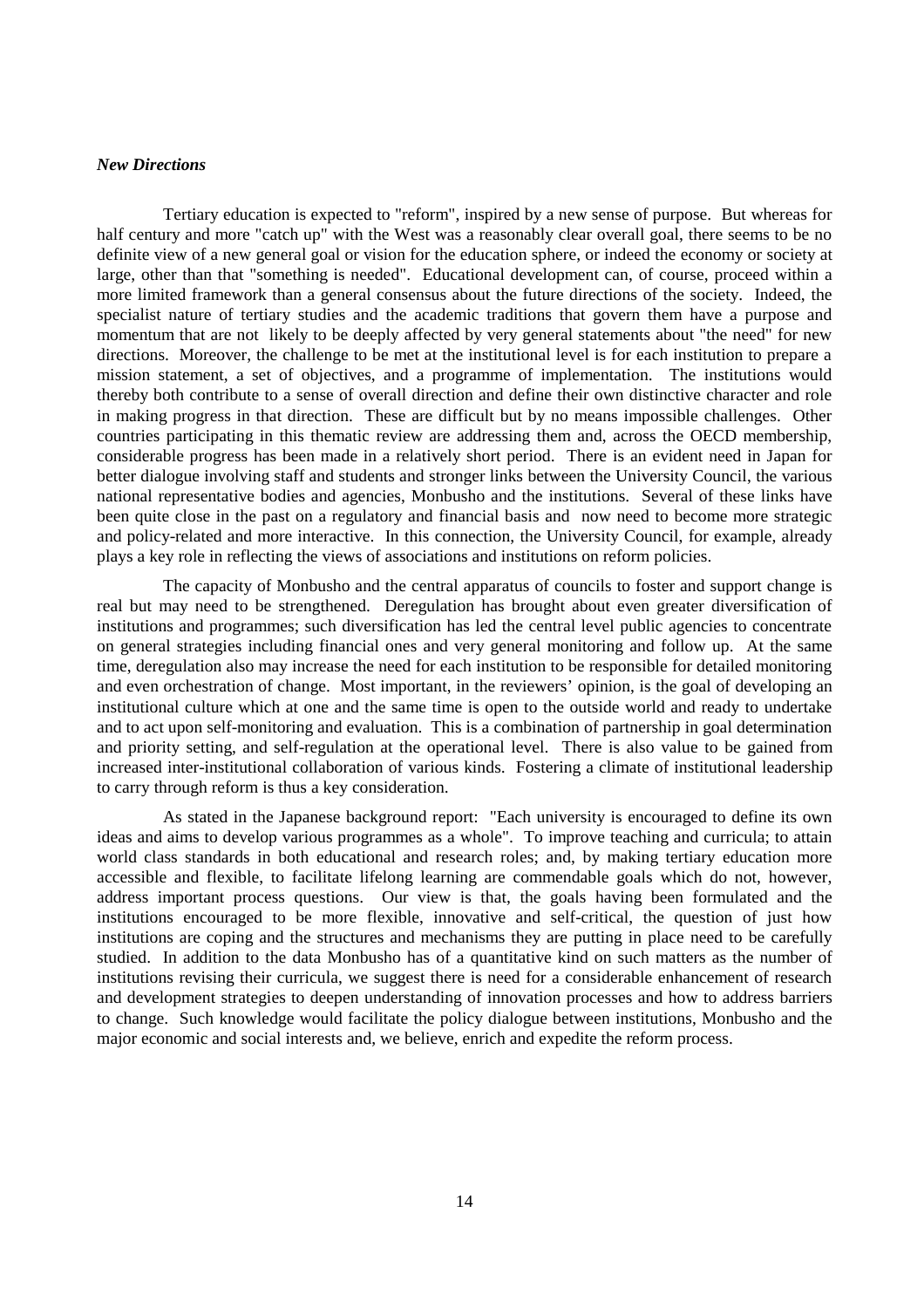### *Selectivity of the System*

One of the problems noticed in the 1974 OECD review was the influence of the examination system and the routes it provided (for the most successful students) into the most prestigious universities, and the use made of those universities for recruitment purposes by employers. This practice continues and its influence remains strong. Despite the changes in recruitment practice by some employers, it was not clear to the reviewers that the official reform agenda is adequately addressing this problem -- if indeed it really is the intention to do so. As many commentators have noted, the impact of this extremely hierarchical and competitive system is felt at many stages, from pre-school, through primary and secondary schooling and into the tertiary stage. It is a case of the screening function of the upper secondary examination exercising a major determining effect not only on the structure of tertiary education and employment but on the total education system. It might have been expected, with the trend towards universal participation at upper secondary and mass participation at tertiary levels, that competition would have concerned a few leading institutions. Yet, it has extended to the whole system. Reforms have been undertaken to lessen what Monbusho in its 1995 annual report characterised as "the excessive emphasis that is placed on academic credentials" and in that report a variety of ameliorative innovations are described. The question is whether these are sufficient to address rather deep seated structural issues.

This is a complex set of problems which cannot be resolved by any one sector (education) or Ministry (Monbusho) alone since long entrenched social habits and attitudes as well as crucial structures in the society and economy sustain it. Specifically in the tertiary sector, students selected by the high status institutions may not feel any great need to work hard nor is there significant pressure on the teachers to modify their teaching as long as the students' career path is largely determined at entry rather than through the progress of study over the four year period. Nor are students and teachers in the less prestigious institutions encouraged to modify their behaviour when student career paths are likewise largely determined at the point of entry.

These comments on the impact of secondary school examinations and tertiary education's selection procedure are in the nature of generalisation and there are indeed exceptions. Individual students vary widely in their attitudes and motivations and in both secondary and tertiary institutions, we were given evidence of highly stimulating teaching highly individualised and student centred in secondary school and of quite different kinds ranging from individualisation through computer-based interactive networks for classes of several hundred, to intensive small group work to individually-tailored projects in tertiary institutions. Whilst acknowledging these achievements, our point is that continuing effort will be needed both centrally and in all institutions to develop the attitudes towards teaching and learning sought by the reform policies.

Employers have a greater role than may often be realised. Across the board and not only in isolated instances they would need to modify their expectations and change their behaviours were there to be any pervasive and lasting change. The institutions cannot act in isolation from the expectations of society. The direction being set is sound, but the pace of change seems to be slow. The reviewers note that traditional recruitment patterns, leading most, or at least the best, graduates into white-collar jobs in large firms may partly explain some inertia. Reduced employment prospects in the bureaucracy and large enterprises and increased ones in smaller firms or profit units might rapidly accelerate the pace of change.

We encourage Monbusho to play an even more active role in undertaking or supporting the necessary studies of effects of the reform initiative. Further efforts in promoting the dialogue from which a consensus might result seem to be required, specific changes, for instance in promoting greater "individualisation" of teaching, and in reforming assessment of student learning, will need further encouragement.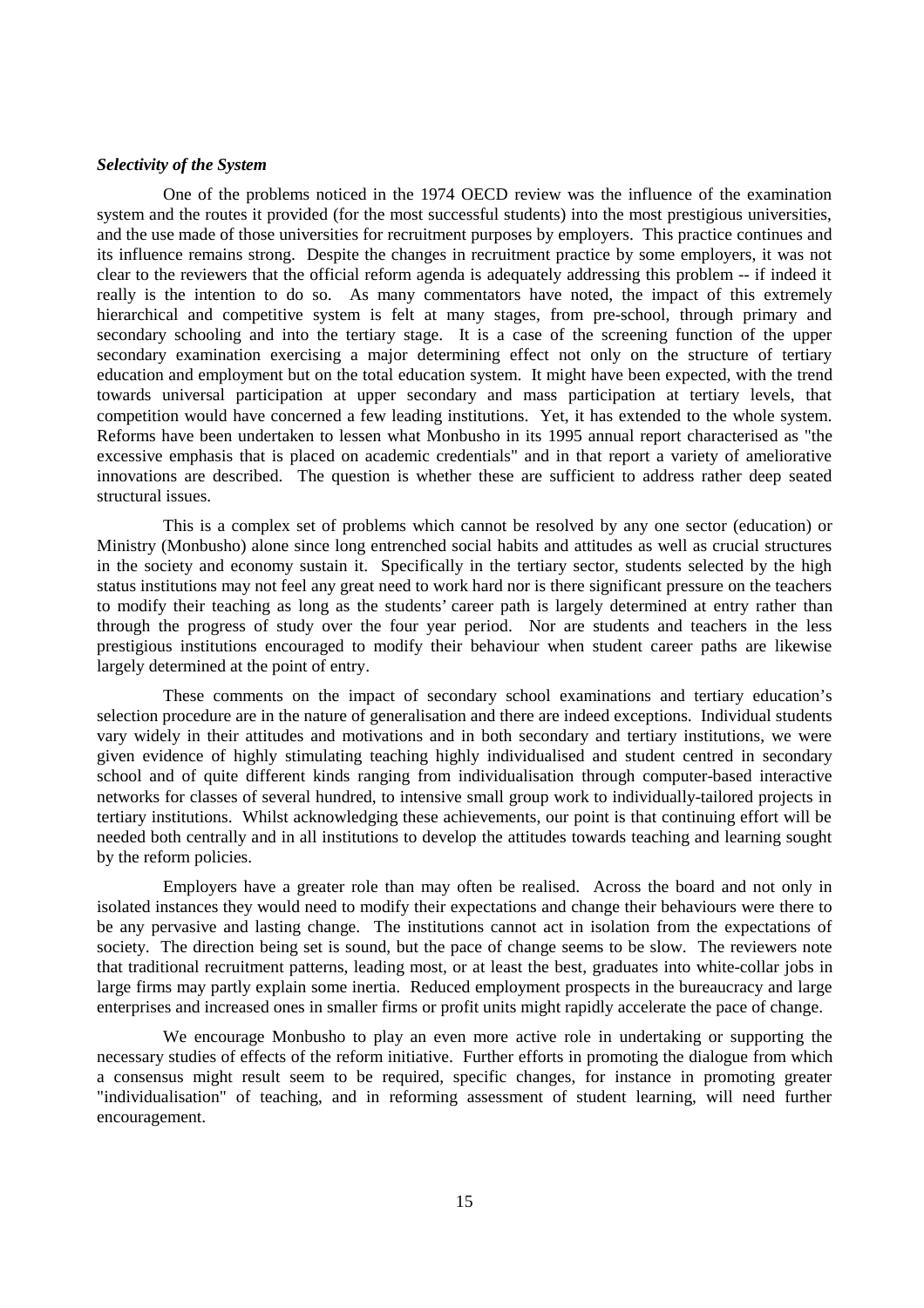#### *Employment Prospects*

Specificities of some of the main employment practices in Japan have been mentioned above. They include life-long employment patterns in larger firms and the seniority principle and recruitment methods, whereby firms send jobs offers to institutions once or twice a year on the basis of their internal planning -- the so-called "regimental" recruitment. We have also underlined the remarkable achievements of Japan in terms of economic and employment growth and stability. And we have drawn attention to the limited interest of employers in the actual competences acquired by young graduates, as opposed to the institutions they came from -- a consequence of the seniority principle and the importance given to internal training. While all of these remain features of the system, on the one hand they are changing and, on the other, they co-exist with growing practices such as student-initiated job search.

The Japanese report to the OECD on individual demand identifies phases or cycles in demand from enterprises, according to changes in the economic context, technology or demography. Attention in that report was also drawn to variations in economic returns to various kinds of tertiary education. Both this report on demand and the Japanese background report for the present study, draw attention to further changes that could lead either to a new, transitory cycle, or to a more drastic transformation in employment, challenging in particular the seniority system. Mentioned in both reports is the possible decrease in white-collar office jobs. The Japanese occupational structures seem to give a prominent position to such jobs, in the service sector, but also within enterprises including at the headquarters. This segmentation of the external and internal labour markets is probably as strong as between the large companies and the smaller ones, usually their sub-contractors. And the recruitment practices for graduates reflect a correspondence between a degree and such jobs. This is difficult to assess on the basis of available statistics on destinations, but it is likely that less than one fifth go to production occupations.

In many countries, enterprises, as far as they can, are cutting office jobs, including among professionals and graduates. This, a cause of long-term unemployment among older workers and recruitment problems for younger graduates, is partly alleviated through downgrading, particularly in the public services. But it is difficult now to obtain stable qualified jobs. The sharp decline in clerical jobs in Japan may reflect this general trend and have major consequences for graduate employment prospects. Already this has mainly affected female employment, particularly for the junior college graduates.

This leads to another remark on the prospects for girls and women more generally. It is known that, traditionally, women in Japan have not been active in employment and take care of the house and family. However, girls and women have increasingly had access to tertiary education, first to the junior colleges, later on to the Senshu Gakkou and more recently to four-year colleges. Our visits gave the impression that junior colleges are now facing challenges as a growing number of women are entering directly into universities. This will require some repositioning on their part, and the adoption of a new, distinctive role. If employment difficulties persist or are aggravated, junior college students will increasingly seek access to the universities after their second year. This is not specific to Japan, but, whatever the policy option selected -- equivalence and transfer, development of a new two-year cycle, as in the universities of technology, etc. -- the number of women with a four-year degree will increase.

This should be considered as a major issue, not only in educational terms -- a further expansion of the university sector --, but in terms of employment prospects and societal change. The forthcoming wave of four-year degree women graduates will enter employment, at the time of a decrease in the male dominated professional office jobs. This many become a challenge for employment structures. Where are those young and dynamic women going to find work? Which professions, besides teaching and public relations, will be open to them? This is a question for the immediate future.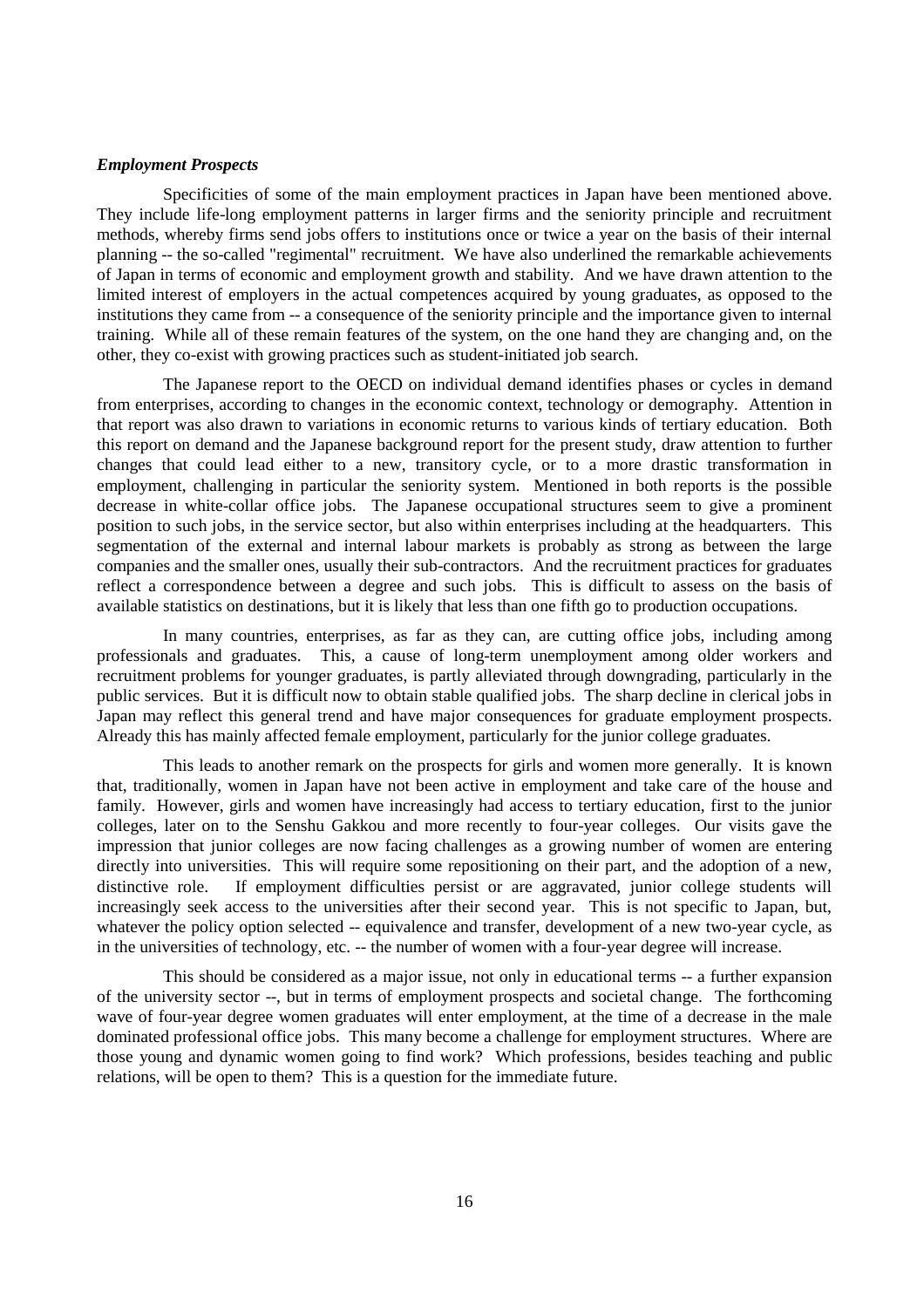#### *Science and Technology; Use of Computers*

A specific issue in the Japanese reform agenda at the time of the review team visit is young people's reported lack of interest in and commitment to study science and technology. This topic is complex and of wider interest for a number of reasons. First, it has arisen in most countries taking part in this thematic review. Second, there seems to be no obvious or definite explanation for the phenomenon although hypotheses and surmises abound. Third, the importance of these subject areas resides in a number of strategic aspects of the modern economy and policy: these relate to the so-called knowledgebased economy in an era of rapid technical innovation, international competitiveness, and the changing international balance of power. Fourth, and not least, science and technology have taken a major place in human culture over this century and decreasing interest among younger generation raises broader questions over future directions.

In Japan as in other countries, it is claimed that too few students choose science and sciencerelated subjects at senior high schools. Too few are said to engage in these studies at tertiary level. These and other perceived problems have been addressed by the Higher Education Bureau's Consultative Committee to Improve the Attraction of Science and Engineering Departments. In its 1994 publication "Improving the attraction of science and engineering departments and disseminating information about universities to society", the committee contrasted what it termed the "apathy" of young people towards science and technology with the scientific and technological basis of Japan's post-war wealth and prosperity. The committee called for a change in young people's attitudes and behaviour if such worldwide problems as population growth, environmental degradation, possible food and energy scarcity were to be addressed. Once again, the system of cramming for examinations in secondary school and the neglect of students' curiosity, individuality and creativity were condemned.

While the root of the problem of a turning away from science and technology is deep in the structure of education, society and the economy, some ameliorative measures seem possible. Those recommended by the Committee were very much in line with the general reform strategy and are therefore of interest to us in this review: at the tertiary level, courses should be more individualised, more engaging of students' interests, more future-oriented, more positive in the image they present of science and technology. The emphasis should be on employment prospects, on practical work including field work, on partnerships with industry and so on. These recommendations which challenge many traditional discipline-centred orientations might be extended to all subjects in the curriculum, whether popular to students or not. Even so they would be insufficient if action were confined to the tertiary level and if they were implemented without an innovative and creative spirit. We saw some examples of promising approaches to the promotion of science, for example in the revised programmes at Osaka and Tokyo Universities, but also others which seemed to offer little imaginative challenge to students. Subsequent to the review visit, we were informed that the new basic plan for science and technology supported by increased public finance, picks up these concerns, with ideas for making science and technology more attractive.

How mathematics, science and technology are taught and perceived particularly at secondary school level, is crucial. These subjects are considered to be and often are presented as "difficult". There is also the risk that lower marks in upper secondary schools will make admission to tertiary education more problematic. Students thus turn to subjects or streams that promise more secure access. At tertiary level many students also consider that scientific studies are much more demanding in terms of work load and effort.

These are perceptions which we found in a number of other countries. This does not mean that the issues are clear-cut but nor does it mean that they are intractable. There is no inherent reason why students in the same ability range find some subjects more difficult than others. Efforts in several countries are being made to improve the attractiveness of science and mathematics, for example through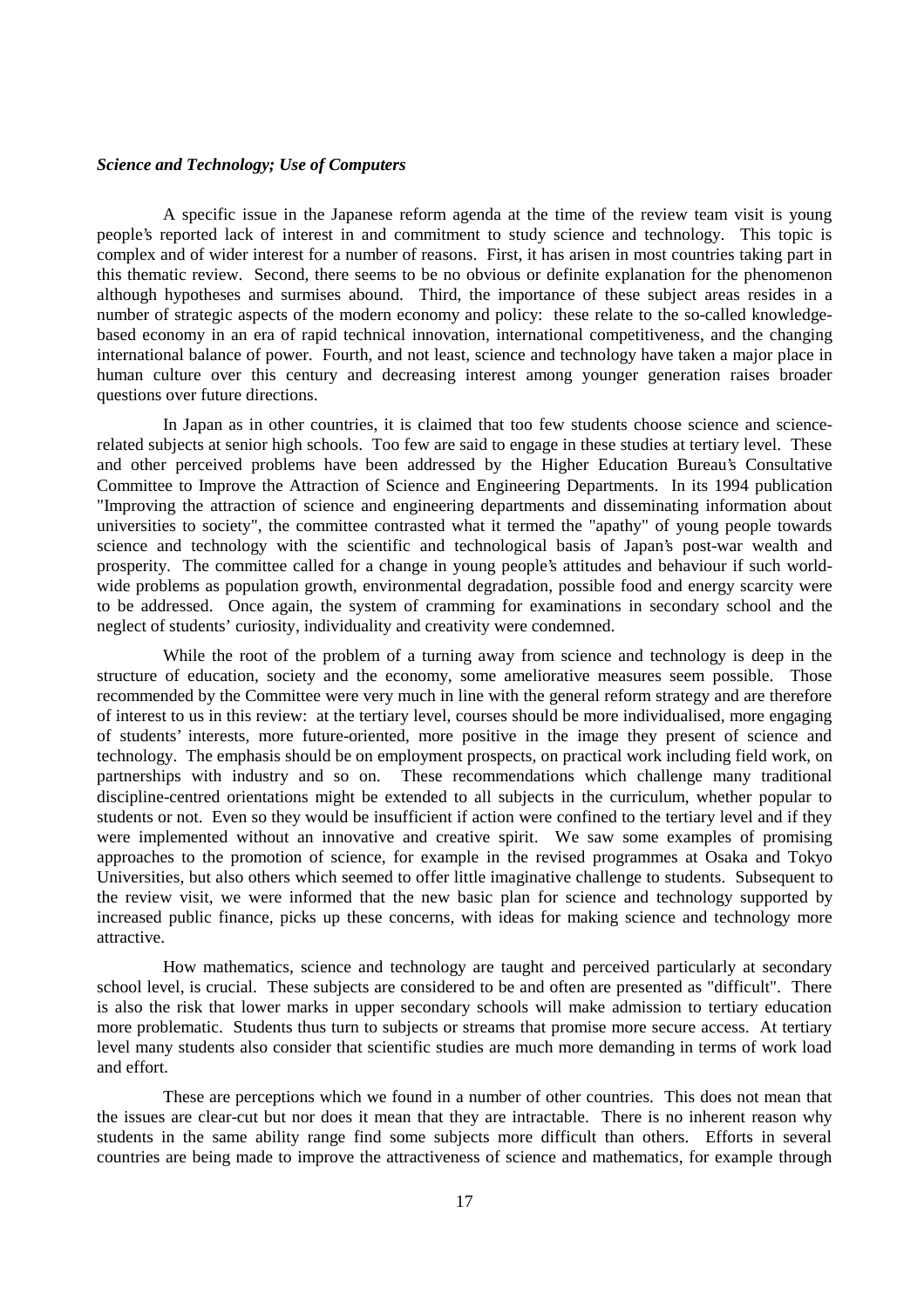improved and slimmed curricula, interdisciplinary, problem-centred approaches and innovative teaching. The current project on Science, Mathematics and Technology Education, by the OECD's Centre for Educational Research and Innovation, provides many examples of such practices at the school level.

In Japan it is difficult to interpret the arguments about declining interest and the proposals for amelioration. It is one matter to identify a declining level of general interest or of positive attitudes; another to pin-point shortages in specific technical areas; and yet another to draw out the implications for tertiary education of the fluctuations in demand e.g. for engineers. But perhaps an over-riding consideration is the incorporation of an understanding of the values, aspirations, procedures and achievements of science and technology into the common educational experience of all students. Often expressed as an ideal, this is rarely found in the practice of tertiary education except in those (few) systems which provide a strong science and technology base in their (obligatory) general education programmes. In this regard we were particularly interested in developments in some universities to redesign general education with this as one of the key of the orientations.

What are the incentives to students for increased attention to science and technology? In the evidence at our disposal there is little or no reference to employment outcomes and returns that would justify the investment by students in these fields as specialised areas of study. In a country known for its wealth of scientific and technological innovation in industry, we might expect significant shortages to result in vigorous action by employers and indeed a widespread emphasis on jobs in science and technology. We did hear that young people do not wish to go to "dirty jobs" (i.e. dangerous, hard), whether this refers to working on industrial sites versus offices, or to some kind of ecological distrust visà-vis science, technology and industrial production. Another concern, which is not new, is that many graduates in these subjects prefer to be employed in the service sector. This may be related to the prospect (or hope) for better salaries in that sector, possibly also to career paths being more promising in office jobs, than on industrial sites or R&D laboratories. Now, the popular topic is the "jobless society". Yet the vast majority of graduates including those in science and technology have jobs or are in home-making roles. In short, the picture seems rather volatile and confused; further study and analysis would be needed in order to clarify it. Economic difficulties and labour market fluctuations can give rise to exaggerated perceptions and short-term "remedies", but the lead time for soundly-based educational decisions is of a different order.

Another observation pertaining to science and technology (but not only to those fields) relates to the place of computers in education. Japan has a plan for computer literacy for all students in schools and universities and it is being vigorously implemented. The importance of this lies in the role information and communication technologies play in changes in work, production and even private lives in our time. Thus all students/young people should acquire something more than computer literacy, a feeling for the capacities the new technologies represent, their power and limitations.

Although we do not have precise data, we understand that dramatic changes in this area have been taking place in the past decade. In our visits to institutions generally, not only those specialising in science and technology such as the substantial developments in the Toyohashi University of Technology, but also, for example, Osaka University, we were sometimes highly impressed, as for example when intensive use, widespread provision, and open access by students to consoles and software were combined with innovative curriculum and pedagogical practice. However, there were other examples of much more mundane, uncreative uses of technology and pedagogy. Among the departments visited were some of the most recently restructured, often the most expensive in Japan and it is understandable that institutional leaders are proud to show them.

Although I.T. has great potential in enlisting the interest of students and, well-used, in engaging them in active learning, it cannot be regarded as a substitute for a more comprehensive approach to scientific and technological education (and other branches too) at all levels, from primary school to undergraduate education, particularly where mathematics is concerned. The problems were well identified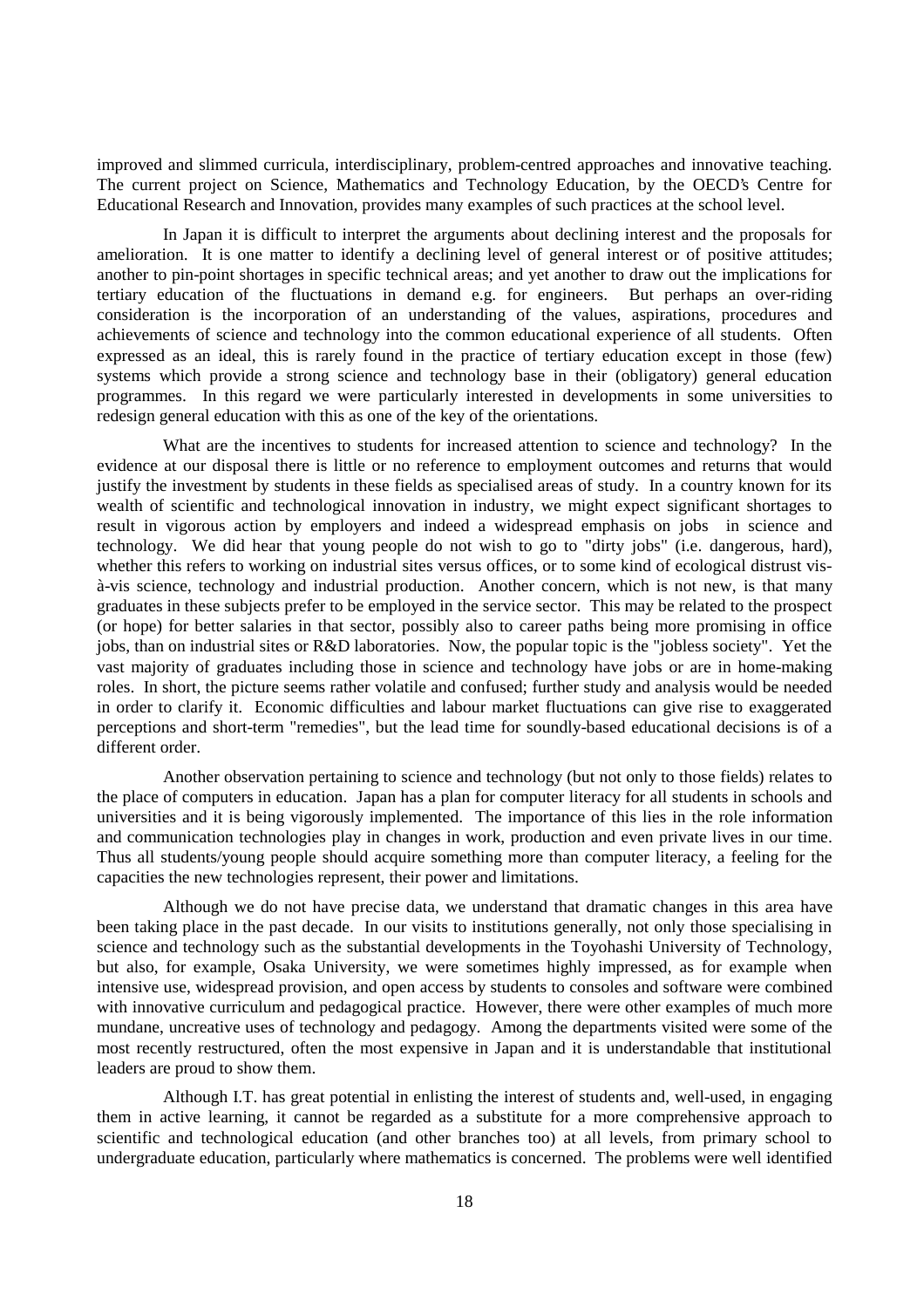but the solutions will require continuing analysis and experimentation along the lines set forth by the advisory committee. The more important thing is how best to use the facility. It appears that hardware is often given priority rather than high quality software, although institutions are seeking a better balance. Moreover, we were informed of difficulties in recruiting the necessary support staff, in mobilising resources to maintain systems well and in carrying out what appears to be almost continuous upgrading. These problems are not specific to Japan but they have special salience give the speed and extent of the uptake of equipment, at least in the better-provided institutions.

We would like to have seen more evidence of imaginative, student-centred as distinct from routine teacher-centred uses of I.T. One notable exception, though, to this observation is the design and use of I.T. facilities at the new campus of Keio University, where I.T. was provided on an ambitious scale and undergraduate students encouraged to integrate its use fully into their studies. There were other examples of creative use of technology especially in the technical institutions; our concern is that there may be insufficient stress throughout the system on using I.T. to make breakthroughs in creative pedagogy and student-initiated learning within the curriculum.

#### *Costs and Financing*

In most if not all countries participating in the thematic review financing is seen as a crucial issue in the current economic context of strong pressures on public resources. In addition, further quantitative expansion is often expected, in relation to growing participation in those parts of upper secondary education giving access to tertiary level institutions. In many countries, new sources of finance are actively sought. Introducing or increasing fees or other charges on students is seen by many as inevitable, although free education often is a long tradition.

In common with several of the other countries Japan faces major and immediate issues of costs and finance. During the past decade, a major concern for the national universities has been the critical financial situation resulting from cuts in public expenditure -- and the level of public expenditure is much lower in Japan than in other countries. During our visit the need for increased public expenditure in higher education was reiterated by institutional leaders, industry and Monbusho and we understand that this view is widely shared in Japan. On the other hand we did visit some rich and well-equipped facilities including computer departments. We saw some impressive libraries and resource centres which exist not only in major universities, but also in junior colleges. The question is, how widespread is such provision? Low levels of public expenditure are being partly compensated by higher level of private contributions, tuition fees included. A consequence of this must be however, a considerable disparity of provision across the country.

The expansion of tertiary education enrolment reflects the increased overall wealth of the country and the value accorded to education, including the important contributions paid by student families. Three fourths of the universities are private, as are nearly all the junior colleges and special training schools. In public institutions, the private contribution is already high and may represent 15 per cent of the total income of the university; in the private institutions it is more than 50 per cent.

This of course represents a heavy burden for families. It has been calculated that for a medium income family, participation of one child at a public university may cost between 19 and 24 per cent of the family income, according to whether the student lives at home or not; participation at a private university, between 22 and 34 per cent. The representation of medium income families in the national, local or private universities is nearly the same: tertiary education can thus imply a major financial effort for families, particularly if they have several children in a junior college or university. There seemed to be a general confidence, however, that this was not a matter of concern; the fact that the Japanese are among those in the world who save more was mentioned as an indication of stability. Indeed, despite the percentage of tuition in household expenditure, there had been no decrease in overall demand at the time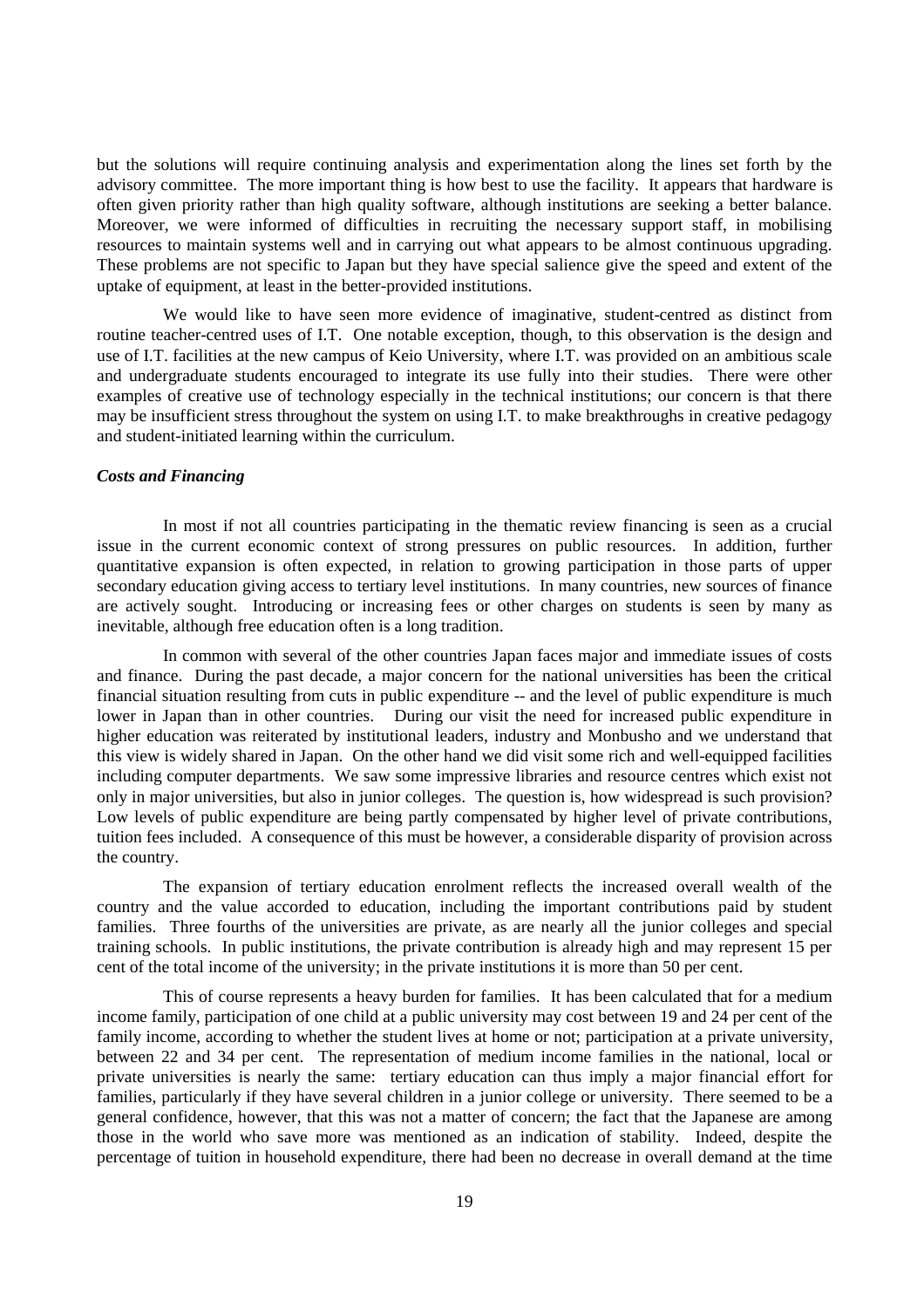of the review visit. Nevertheless, concern is mounting and for the private junior colleges we were informed of a coming shortage of applicants. This has materialised in these institutions and four-year universities. Meanwhile public institutions, whose fees are less expensive, are regaining popularity.

Public authorities as well as advisory bodies are highly conscious of and even anxious about the effects of the demographic decline on future enrolments on institutional resources. This is not unique to Japan, but since participation in Japanese upper secondary education is universal, there is little or no further increase in demand to be expected on this side. The entrance rate to universities is forecast to increase gradually in line with present trends but there is no strong pressure to push it up further in the coming years. The reviewers have some doubts about this perspective, considering the uncertain future of the junior college and/or rising demand from girls and women for university participation, but agree with the basic judgement.

The advisory bodies note likely decreasing resources for the institutions in particular private ones, in terms of less income through tuition fees paid by families. The size of the 18 year old cohort will decline from more than 2 millions in 1994 to about 1.2 million in 2010. This could very well create redundant capacity in tertiary education. Decreasing size is perhaps no harder to manage than would be a new wave of expansion (which is what some other countries are facing). But decreasing size does not mean a proportional decrease in costs and as already noted there will be difficulties in maintaining quality in the private institutions. Another concern is increasing tuition costs, which are to compensate for decreasing student numbers. Family incomes might be unable to meet them, particularly as the economic and employment situation is less clear than over recent decades. Will the consensus on sharing expenditure between state and families hold? Will the current interest of employers in more specific employment preparation induce them to reconsider their position and contribute in various ways to the stability and relevance of the system? This, of course, implies an improvement in the difficult economic situation of recent years and a considerable change in societal expectations about the source of funds. Overall, the various constraints and difficulties over resources pose question not only about sources of finance, but the ability of the system to effect the improvements being sought.

### *Quality and Relevance*

The most pressing issue in the reform of tertiary education in Japan centres on the quality and relevance of what is taught and how it is taught. This, together with ways of strengthening the financial base of a predominantly private system, is the one which is of great interest to Monbusho and indeed to the reviewers. We have already noted efforts underway to identify quality issues particularly through curriculum review and evaluations of teaching. Relevance to employment has become of greater interest than hitherto. We saw good examples of education-industry partnerships to this end, at the Toyohashi University of Technology and elsewhere. There seem to be considerable scope, however, for extending industry-education partnerships across the whole system not only in highly specialised vocational institutions.

For the institutions, while there is considerable interest in quality improvement including the international quality assurance movement, in response to growing concern in society over institutional accountability, it is funding and the level of support to individual academics that were seen as more urgent concerns. There is a nice symmetry here: improvement of curricula and teaching are primarily matters for the academic institution, indeed for individual departments or sections and teachers; funding levels and overall policies for support are largely matters for national and regional authorities and for the governing bodies, trustees, etc. of private institutions. Clearly the two are closely interrelated but not to the point where the first is impossible without changes in the second. In other words, within existing policy frameworks, resource levels and support systems, there is scope for action focused on curricula, teaching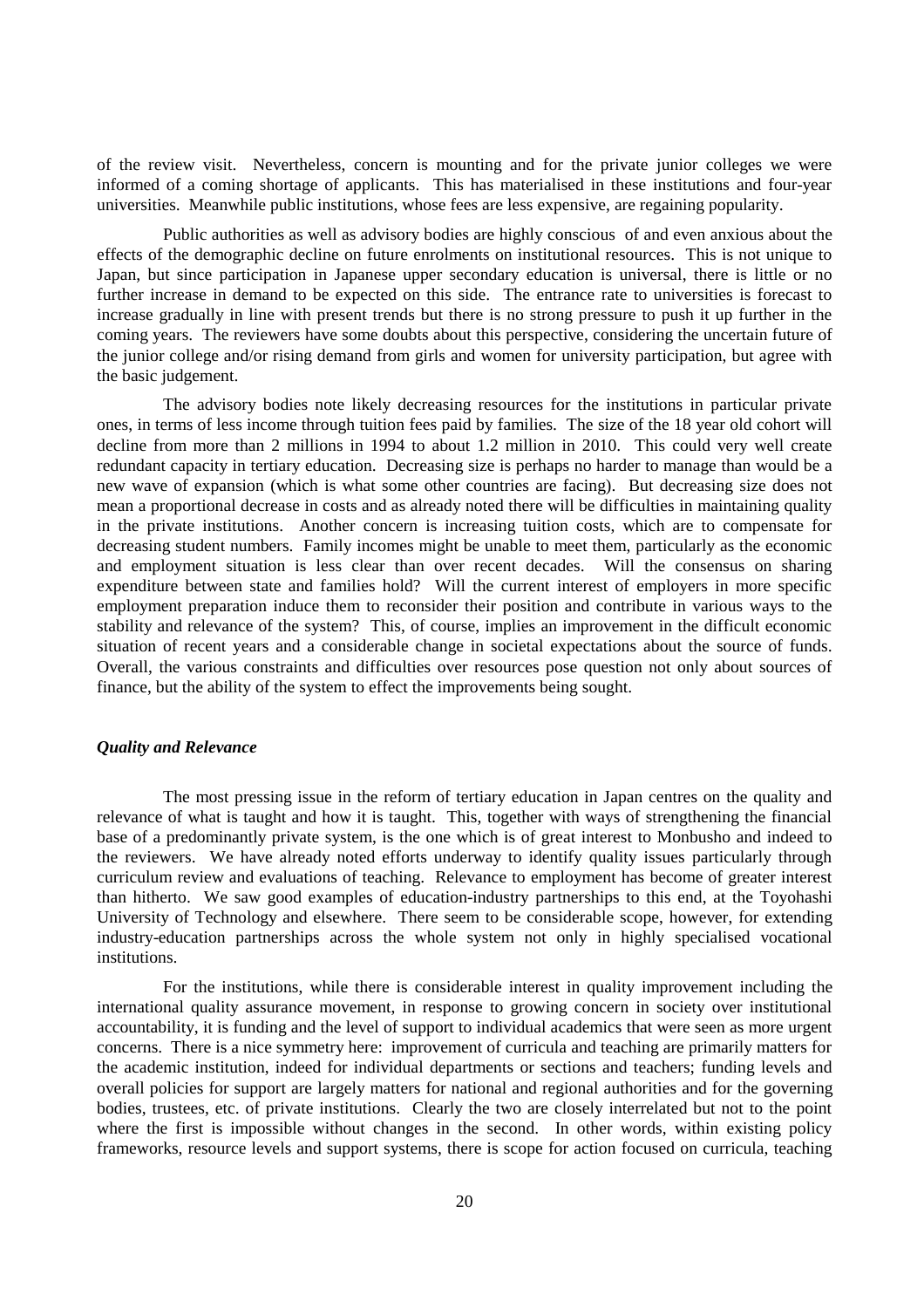and arrangements for learning. At the University of Kyoto for instance, an interfaculty R & D centre for staff development and educational evaluation was established in 1994. Resources even when heavily constrained can, in part, be used for incentive purposes. That is, there can be greater targeting of resources according to performance criteria, so that additional resources, if they can be mobilised, would reward success in meeting reform objectives.

We are not suggesting anything resembling a full scale output or performance-based funding regime; rather that the reform objective of enhanced quality might be more consistently related to the resource flow. As it is, according to Monbusho statistics, there has been considerable forward movement, as indicated above, in the institutional review and revision of curricula, in class evaluations by students and in academic staff development. That more than 80 percent of universities have revised their curricula through internal review and evaluation procedures, in more than 40 per cent universities, student evaluations of their classes have been introduced, is impressive. Yet all agree that there is more to achieve.

### **Concluding Remarks**

At the beginning of our visit and rather to our surprise, we were presented with a picture of Japan in a state of transformation: a time of great uncertainty in culture, society and education. The great material successes of recent decades commonly perceived to be based on directions set in Western societies were felt by many to be in some ways hollow: material gain, yes, but for what ends; social and cultural reconstruction but with which values in mind? It was suggested to us that a price paid for adopting the "Western model", is conformity, lack of creativity and a mechanistic adoption of ways of doing things that are handled in more experimental and flexible ways elsewhere. But the situation in education as we observed it is considerably more varied and complex.

The drive for reform represents a determination to move in other directions than some of those of past decades. Education, one of the great engines of modernisation, is therefore to be enlisted once again in the creation of a new society, this time for the twenty-first century. Specifically, the problems within the education system itself are to be tackled; more generally, education is to be a mainspring of the future knowledge-based society. But in a period when greater freedom is granted and a new sense of responsibility is expected of the institutions, reform must to a large extent come from within. This is why we have in this report focused on the readiness of the institutions themselves to respond to the new challenges.

Taking into consideration the very high participation rates and the continuing growth of demand, the status of the tertiary education sector and its innumerable relations, established or potential, with science, technology, social structures, political decision-making, the professions and industry, this is not an unreasonable expectation. But do the reform strategies really position the institutions to play the roles needed in the creation and mediation of knowledge, skills and ratios for the new age? Is enough attention being paid to change within the educational process? The emphasis being given to fundamental and strategic research, strengthening graduate education, continuing professional education, lifelong learning, and the review of undergraduate curricula and teaching are all important strategic moves. They are broadly understood by the institutions and self-motivated actions for reform have been taken but they still seem less than sufficient to meet the objectives that have been set nationally. It is for the Japanese authorities together with the institutions to consider whether there would be value in the further efforts we propose. The agenda might include: reflection on the structure of tertiary education, with its stratification and rather limited inter-sectoral relations; more comprehensive approaches to quality appraisal; greater emphasis on teaching and its recognition and reward in the academic career; more support and publicity for experiments in pedagogy; and further enhancement of the role of Monbusho in national level strategic planning and follow through. Additional steps seem to be required in order to implement the goals of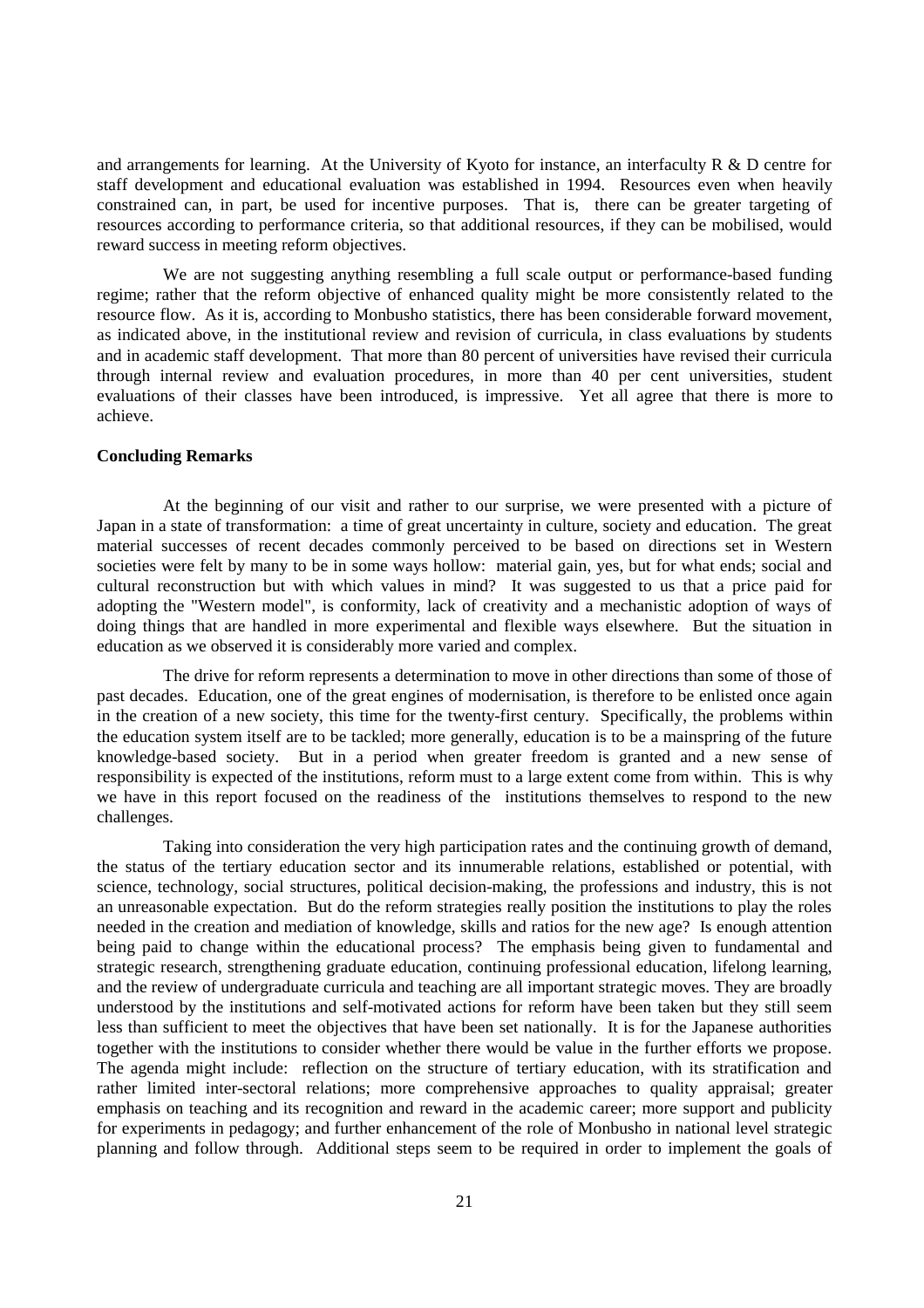greatly strengthened relations between the institutions and the wider community, and the role of regional and local government. The growth of specialised studies of higher education and in R & D centres focused on improving as well as understanding tertiary teaching is a welcome trend.

These observations arise directly from the expectations that education leaders and those responsible, nationally, for the Japanese system of tertiary education themselves expressed. Any criticisms must be set against the massive strength of the system and the limitations on public agencies when the overwhelming majority of students are in private not public institutions. Thus Monbusho can foster, support, encourage but its powers to direct are limited. Legislation is the responsibility of parliament but its implementation in such a large, diverse system is by no means straightforward. This said, we wish to keep to the fore the widely recognised necessity for reform, for new ideas and structures.

The impressive array of advisory councils (the Central Council for Education, the University Council, the Council for University Chartering and School Juridical Person) have, individually and collectively, identified a very large agenda of issues and problems to be addressed. But the Councils themselves are not convinced that the pace of reform is adequate. In our meeting with them, it was said that fierce competition among institutions, which would result from the declining cohort of 18 year olds, would prove a great incentive for change. While this is likely it cannot be assumed that the change will be primarily a matter of improving quality and relevance, as distinct from improvements in the already high standard of marketing institutions and programmes.

However, quality education is not cheap education and the issue of comparatively low levels of public funding needs to be addressed. This is not a question of pouring money into ways of easing existing pressures and supporting present arrangements. We have suggested that incentives and rewards have a large place in the recognition and support of substantial, demonstrable efforts to strengthen the teaching of undergraduates. No distinction should be drawn between the public (national/regional/local) and private sectors in rewarding excellence; each should be supported through these different financing channels. Similarly, the support of individual students should be improved and there are various ways in which this can be done.

A key question for the future of tertiary education in Japan is its capacity to understand, adapt to and significantly influence scientific and technological change, the fundamental changes occurring in the economy as a result of globalisation and the serious quest now taking place for a new sense of values. These trends require students to be highly sensitive to changes in their environment and willing and able to adjust to them. Students from a passive, examination-based system of learning would be ill-equipped to meet these challenges, the sought for focus on well-defined student competence, on knowledge and skills that have a problem-solving orientation, on practical, useful knowledge and on individual initiative and creativity is essential. Japan could not expect to play the role on the international stage that it seeks, nor could its industries maintain their strength in an age of fierce international competition, not its society continue to progress if it were to accept that the first years of tertiary education for large numbers of students are a mixture of relative relaxation or repetitive study for students and conformity by teachers to long established norms and practice. While the reality as we observed it is far more positive than these words suggest, there is enough evidence to support the case for change. We have suggested that, as is happening in some other countries, the profile of the graduate of the future should be redefined in line with the new requirements.

These comments may seem to be rather severe. However they echo views of many thoughtful critics in Japan itself. The tendency to rely for leadership and positions of responsibility on an elite selected through an examination-dominated system limits perception of the pool of potential talent and ability. Experience in other countries demonstrates that there are many actual or potential non-traditional students who have much to contribute. Work experience and child-rearing experience bring forth talents, motivations and interests that may never have been aroused in the traditional education system. In Japan it is recognised that greater diversity of students can help in vitalising educational and research activities.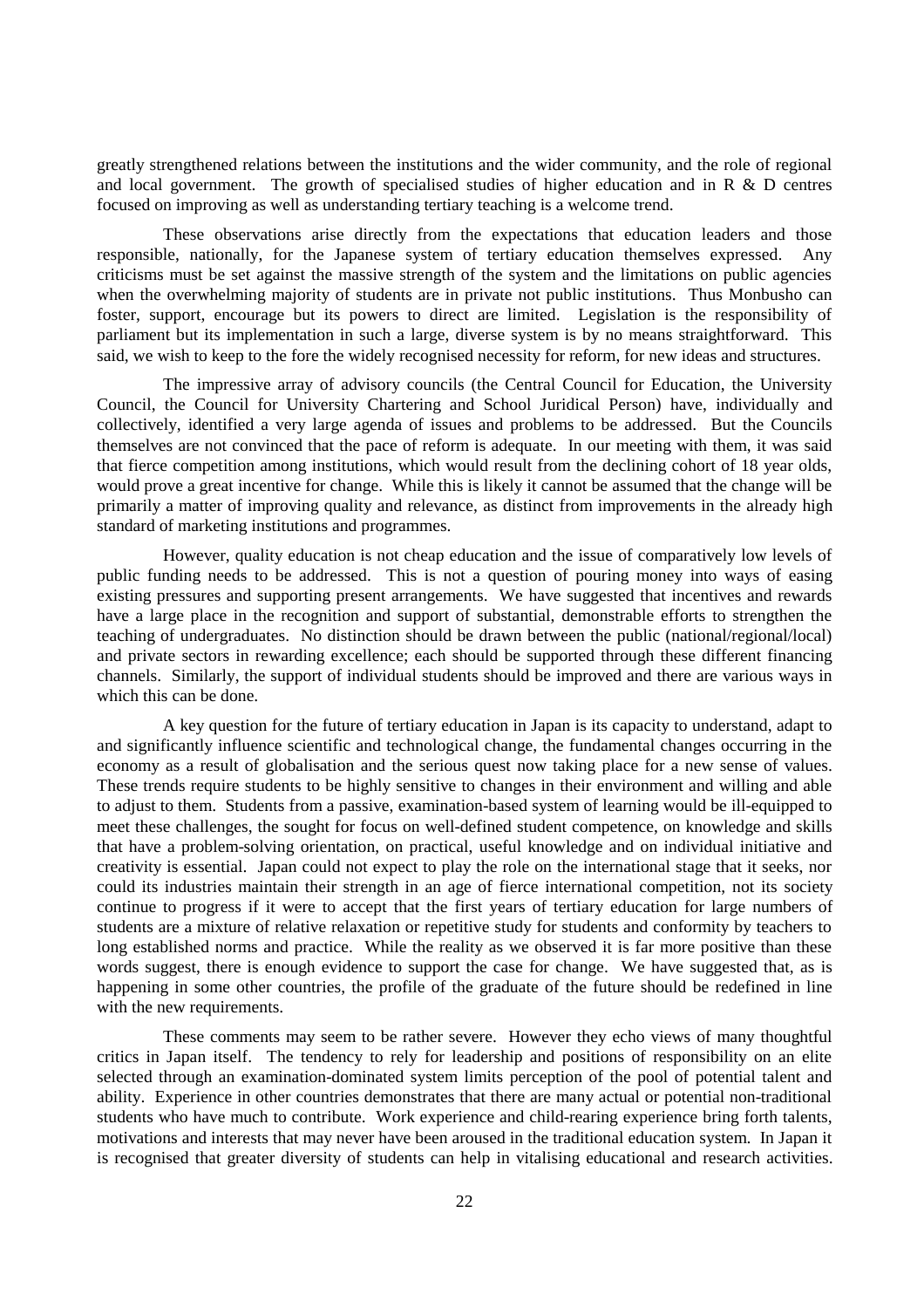The examination system has been modified and is capable of further improvement. The institutions need to adjust their requirements and expectations, their facilities and study environments and their methods of teaching and assessing student performance, not least to cater for students who have not come up through the conventional routes or who have not been selected on the basis of their work in entrance tests. Increased financed support is needed if these reforms are to take root.

It is important that standards be maintained but both Monbusho and the institutions will need to enter into a new phase, of redefining standards in the light of changing socio-economic needs and the aspirations -- and potential -- of individual students. Quality assurance should not be based on a rigid or restrictive view but should reflect the more open society that has emerged and the new dynamics of the globalising Japanese economy.

For such work to proceed, a well-informed discussion of learning outcomes defined in broad, cross-disciplinary terms and with definite relation to the wider socio-cultural-economic context is needed. For this purpose, student views and those of employers are highly relevant but also those of the professions, the voluntary sector and government. Hence our repeated emphasis on the value of dialogue and partnerships.

It follows that greater attention is needed to the articulation of tertiary education: internal with respect both to the unequal status of and uneven relations among different elements (universities, junior colleges, special training schools); external with respect to linkages with other sectors, especially employment. Although we encountered some impressive examples of counselling at the secondary school level, e.g. in Chiba Prefecture, this vitally important function needs to be better attended to in tertiary institutions.

Leadership is a key requirement. By leadership, we do not mean a formal hierarchy. One of the present difficulties is a legacy of a certain kind of authority that can induce rigidity rather than flexibility in decision-making. Responsible roles need to be widely dispersed, drawing on wide participation; this implies that management capabilities in each institution should be reinforced and be more effective, through enhancing the leadership of the President, Executive Board and Dean of faculty. This is vital in ensuring flexibility and responsiveness in decision-making. There is much to be learnt, in this respect, from those countries which have given special attention to new patterns of governance and management in institutions and fostered close partnership between education and industry: in curriculum planning, work experience, returning to study and industry-based part-time teachers. Such developments have had a vitalising effect on decision making, what is taught and how it is taught.

To achieve these objectives, perhaps there are three principal strategies, all of them in use yet capable of considerable development. First, is the need to strengthen and give a higher profile to the system of quality assessment with special attention to a national system of audited self-evaluation with rigorous follow up including the promise of training and support for tertiary teachers. Second, and in conjunction with greater attention to system-wide monitoring and evaluation, the financing of tertiary education should be reviewed with special attention to incentives for demonstrable performance. Third, more effective approaches to leadership procedures and management are needed, at both the institutional and the system levels. The requirement for enhancing management capability has been recognised by the University Council. This is crucial in the implementation of the current reform and in responding to the demand for greater public accountability. Moreover, enhanced management skills and leadership qualities will be needed to strengthen the capacity of institutions to clarify internal decision-making roles and the relationship within the institutions and across the sectors.

In making these suggestions the reviewers are conscious of the very considerable strengths of tertiary education in Japan and of the many difficulties in achieving the consistent and far-reaching changes that are sought in such a large and diverse system. Expectations have, however, been raised, considerable gains have been made and the determination of the Japanese people to achieve the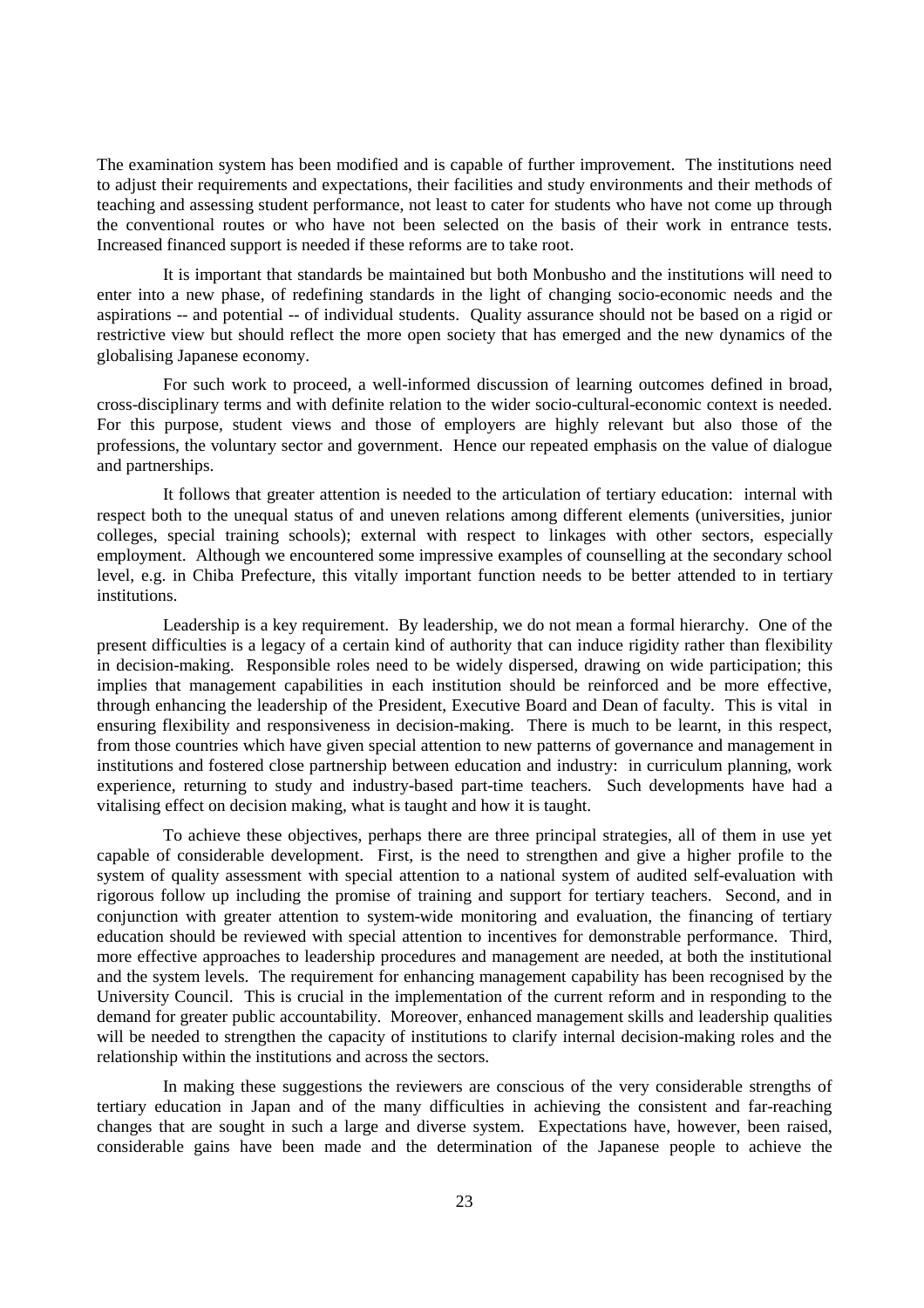educational goals they are setting themselves offer every encouragement to our view that the present highly ambitious reform programme can -- and indeed must -- be effectively carried through. The scale of changes and aspirations in the society and the economy underline the fundamental importance of the new directions and qualitative improvements being sought for tertiary education.